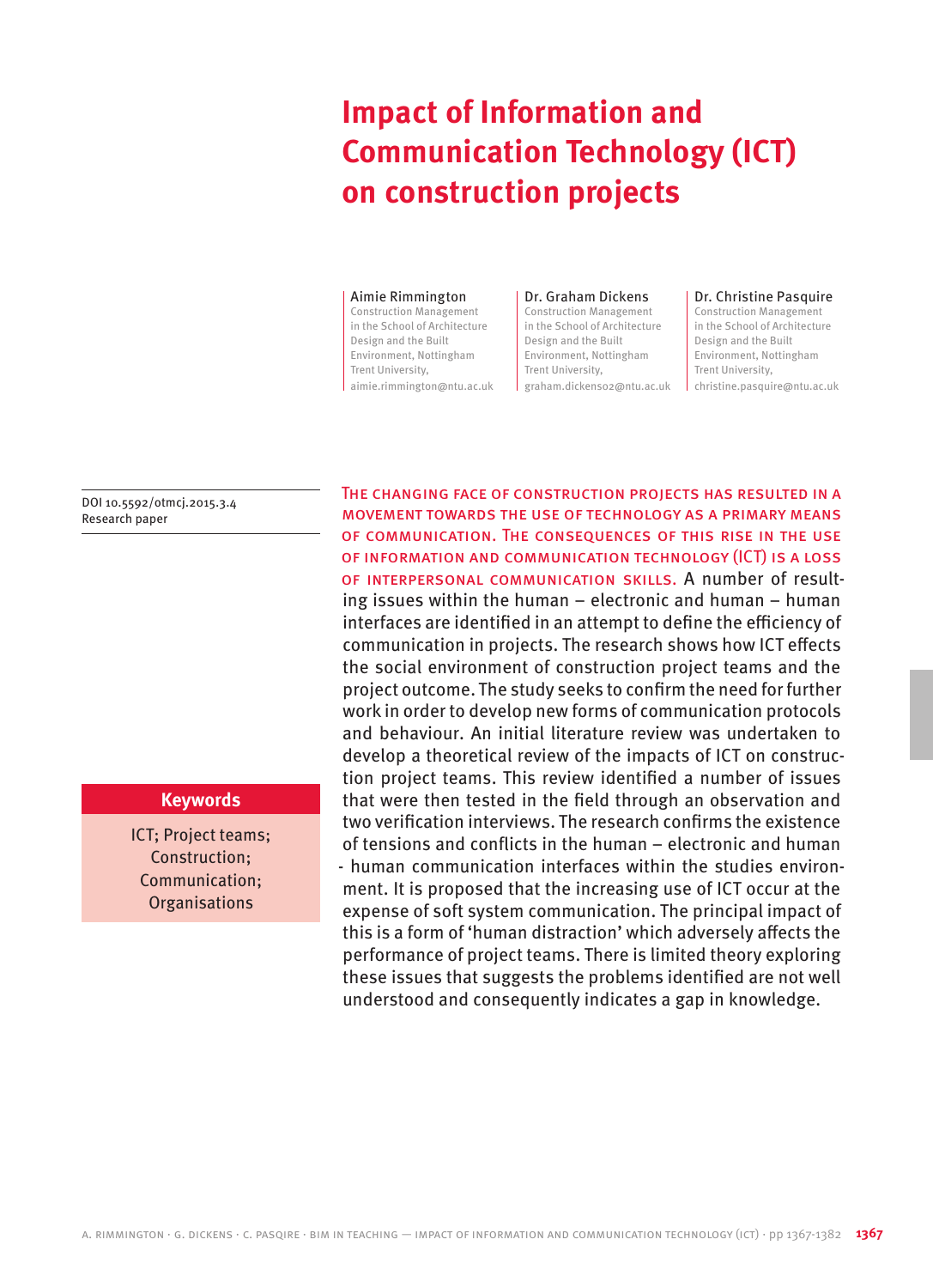#### **INTRODUCTION**

The cultural context of construction projects has changed in recent years creating a more complex business environment. One reason behind this is the rapid development of communication technologies. With the increasing need to have immediate information and flexible working practices in a global market, information transfer tends to be electronic. This enables increased volume of information transfer dependent on the time zone. These information and communication technologies (ICT) have encouraged geographical dispersion and a retreat from face to face contact with more asynchronous communication (Hoch and Kozlowski, 2014). This shift from the traditional people-centred organisation has been shown by numerous scholars to house difficulties (Avolio et al., 2000; Bell & Kozlowski, 2002; Purvanova & Bono, 2009). The construction sector is no different from any other in this regard. Fryer (2004, p.62) believes *'poor communication has long been a problem in* 

*the construction industry with part of the trouble being the way the industry is organised'*.

Information and communication technology (ICT) is defined and discussed differently in construction writings but Kraemer and Daniziger, (1990, p.593-594) define the communication element of technology as *'the actual hardware employed to perform a basic information processing task'.*  Emmitt and Gorse (2003) also take the view that communication within organisations and between them is concerned with the exchange of information and the management of it. Onyegiri et al (2001, p.462) have summarised the different interpretations of ICT into a flow diagram in their work. Based on this flow diagram, Figure 1 shows the flow of information from a form of communication. There is a need to distinguish between 'information technology' and 'communication technology' since information technology is essential in construction for the storage of information but its use



Figure 1: Typical flow of information through a medium of communication. Construction project organisations

does not necessarily mean communication has to take place.

In the construction industry today there is a growing trend for ICT to be used from conception to completion of a project process (Onyegiri et al, 2011) with the development of computers, computer software (e.g. Computer Aided Design (CAD) and Building Information Modelling (BIM), internet, mobile phones and so on. This does not, however, necessarily improve communication as messages and data are still open to interpretation that is influenced by distraction and noise. The term 'distraction' has been used in this context to refer to how ICT creates a diversion or prevention from what one should be concentrating on or doing (Oxford Dictionaries, 2015) which subsequently has an impact on role and project performance. The overuse of ICT in the replacement of the human to human interface can be classed as a distraction (or noise). *'Factors which detract from efficient communication are termed noise'* thus ICT is a noise creating distractions in the design and management of construction projects (Newcombe et al, 1990, p.127) and impacting the 'performance' of project teams.

For the purpose of this study, 'performance' is defined as the behaviours, skills, culture and background of employees and teams that support and contribute to the success of an organisation (Dane, 2011; Parker, 2000; Arvey and Murphy, 1998). Pulakos et al (2012, p.7) outline job performance as *'synonymous with behaviour'*  whilst effectiveness houses many factors – one of these is 'performance' (Bernold, 2010). Bernold (2010, p.24) identifies team performance as that which is influenced by *'the roles that individual members play, their relationship to eachother, the differences in task and social influences and the behaviour of individuals within the group norms'.*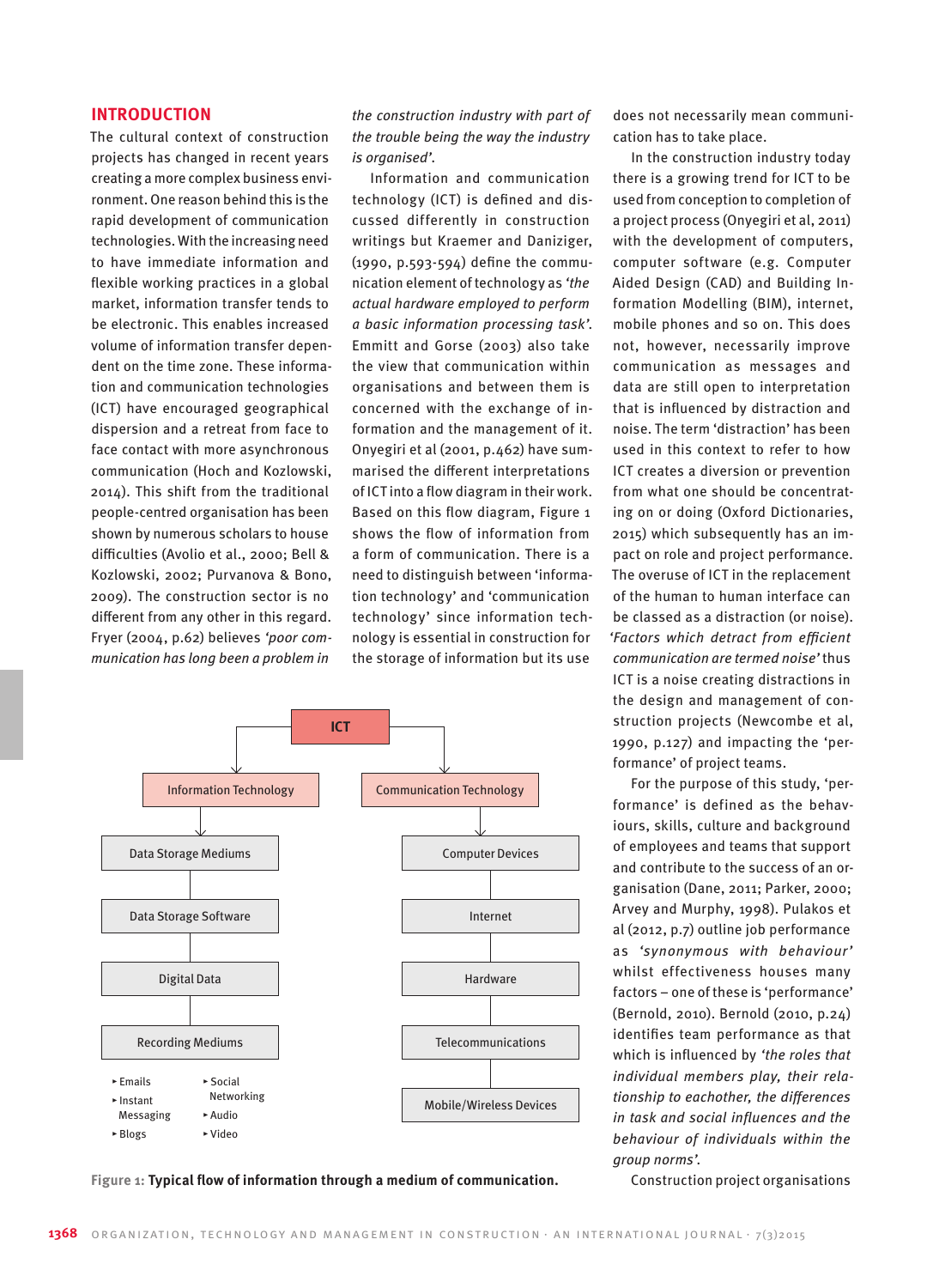rely upon communication, which according to Dainty et al (2006, p.3) is '*the sharing of meaning to reach mutual understanding and gain a response'*. The sharing of meaning is dependent on the accuracy of the information followed closely by having the appropriate communication procedures (Thomas et al., 1998). Communication may be categorised as written communication, face to face verbal communication and electronic communication, (Shohet and Frydman, 2003) and this can be divided further into formal and informal (Parker, 1980; Atkin et al, 1994). Messages are readily sent within an office environment (even from mobiles), however, testing of understanding is seldom carried out. It is therefore necessary to be aware of how the recipient prefers the message to be conveyed and encoded so that it is easily decoded and conveyed (Dainty, Moore and Murray, 2006). Encoding and decoding a message is not just dependent upon the sender and the recipient, noise has a big impact in distorting the message (Dewatripont et al, 2005; Shannon and Weaver, 1949). Noise can come from many sources such as, the transmitting vehicle, culture, education, professional bodies, mode of encoding and decoding and so on. Nonetheless, the main 'noise' focus here is ICT and the way in which it is organised in project teams and its distractions and barriers to effective communication.

Written and electronic communication omit the subliminal messages given by body language (facial expression) thus restricting the effectiveness of communication. Spoken communication, accounts for only forty eight percent of construction communication (Shohet and Frydman 2003) even though face to face communication is the most effective method of transmitting and understanding a message (Emmitt and Gorse, 2007) especially as physical presence encourages trust (Lester, 2007).



**Figure 2: Information communication technology (ICT) as the core of a construction business.**

The Silo effect in communication developed after the industrial revolution due to the fragmentation of the construction industry (Emmitt, 2010) and grew as a result of the onset (and increase) of ICT in the 1970s (Dainty, Moore and Murray, 2006). The compartmentalisation of professionals in the industry is also exacerbated due to the rise and diversity of specialisms (Fellows and Lui, 2012; Dainty, Moore and Murray, 2006). For example, each professional body acts on behalf of each specialism seeking *'to protect the interests of their members by laying claim to a particular knowledge 'territory' that differentiates them from others'* (Dainty, Moore and Murray, 2006, p.93). However, the overall effect of ICT (and the subsequent rise in specialisms) is the distraction from (and barrier to) communication (Dainty, Moore and Murray, 2006).

There are therefore a number of gaps to be explored and these have framed this study into an examination of the distractions caused by the way ICT is organised (and accordingly

used) in the management of construction projects. Additionally, the study seeks to identify specific impacts of these distractions. Figure 2 is a conceptual representation of the central theme of this paper, placing emphasis on how ICT is the core of communication on a construction project. The primary research intends to provide some empirical evidence to determine some of the impacts and effects of this on the performance of individuals and teams involved in construction project delivery.

In order to explore this impact it is necessary to review communication in construction project organisations and their ICT strategies, virtual team working, distractions and inefficiencies caused by the use of ICT and any cultural differences.

#### **What is communication?**

Construction project organisations rely upon communication, which according to Dainty et al (2006, p.3) is '*the sharing of meaning to reach mutual understanding and gain a response'*.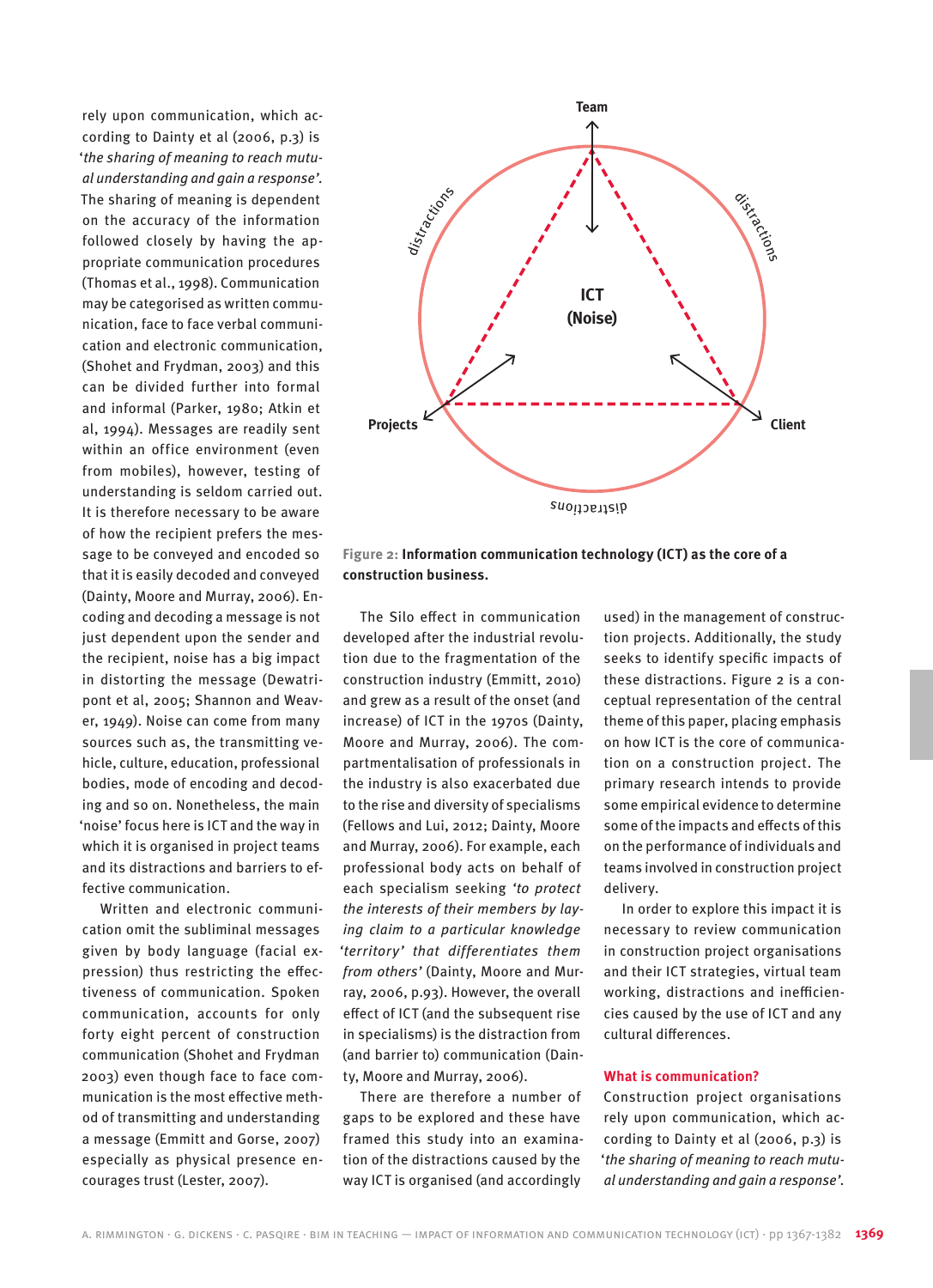The sharing of meaning is dependent on the accuracy of the information followed closely by having the appropriate communication procedures (Thomas et al., 1998). Communication may be categorised as written communication, face to face verbal communication and electronic communication, (Shohet and Frydman, 2003) and this can be divided further into formal and informal (Parker, 1980; Atkin et al, 1994). Messages are readily sent within an office environment (even from mobiles); however, testing of understanding is seldom carried out. It is therefore necessary to be aware of how the recipient prefers the message to be conveyed and encoded so that it is easily decoded and conveyed (Dainty, Moore and Murray, 2006). Encoding and decoding a message is not just dependent upon the sender and the recipient, noise has a big impact in distorting the message (Dewatripont et al, 2005; Shannon and Weaver, 1949). Noise can come from many sources such as, the transmitting ve-

hicle, culture, education, professional bodies, mode of encoding and decoding and so on. Nonetheless, the main 'noise' focus here is ICT and the way in which it is organised in project teams and its distractions and barriers to effective communication.

Written and electronic communication omit the subliminal messages given by body language (facial expression) thus restricting the effectiveness of communication. Spoken communication, accounts for only forty eight percent of construction communication (Shohet and Frydman 2003) even though face to face communication is the most effective method of transmitting and understanding a message (Emmitt and Gorse, 2007) especially as physical presence encourages trust (Lester, 2007).

The Silo effect in communication developed after the industrial revolution due to the fragmentation of the construction industry (Emmitt, 2010) and grew as a result of the onset (and increase) of ICT in the 1970s (Dainty,

Moore and Murray, 2006). The compartmentalisation of professionals in the industry is also exacerbated due to the rise and diversity of specialisms (Fellows and Lui, 2012; Dainty, Moore and Murray, 2006). For example, each professional body acts on behalf of each specialism seeking *'to protect the interests of their members by laying claim to a particular knowledge 'territory' that differentiates them from others'* (Dainty, Moore and Murray, 2006, p.93). However, the overall effect of ICT (and the subsequent rise in specialisms) is the distraction from (and barrier to) communication (Dainty, Moore and Murray, 2006).

## **Research Design**

The purpose of this research is to explore the impact of information and comm,unication technology (ICT) on construction projects. The review of appropriate secondary data provides the theoretical position of the work (Bryman, 2008) and determines what

| <b>Ouestions</b>                                                                                                                                            | <b>Discussion</b>                                                                                                                                                                                                                                                                                                                                         |
|-------------------------------------------------------------------------------------------------------------------------------------------------------------|-----------------------------------------------------------------------------------------------------------------------------------------------------------------------------------------------------------------------------------------------------------------------------------------------------------------------------------------------------------|
| 1. How is ICT affecting the efficiency of projects                                                                                                          | This question aimed to allow for a wide range of responses, to remove                                                                                                                                                                                                                                                                                     |
| and/or project organisations. What are the im-                                                                                                              | bias, to validate the primary investigation and to analyse against the                                                                                                                                                                                                                                                                                    |
| pacts of its use?                                                                                                                                           | secondary research.                                                                                                                                                                                                                                                                                                                                       |
| 2. Is intranet or extranet preferred for working<br>practices on a project or other none ICT-based<br>structure and why?                                    | With ICT providing less time consuming ways to communicate and share<br>information, construction companies are under increasing pressure to<br>keep up to date with such technology. As a result, this question aimed to<br>decipher whether keeping up to date with technology advancements is<br>beneficial or not for working practices and projects. |
| 3. Are there any obvious distractions (or noise) in                                                                                                         | This question aimed to discover whether, from the development of the                                                                                                                                                                                                                                                                                      |
| project organisations from ICT adoption and use                                                                                                             | previous questions, ICT is actually a distraction within the construction                                                                                                                                                                                                                                                                                 |
| and is job performance affected?                                                                                                                            | environment and/or whether ICT has an effect on people's performances.                                                                                                                                                                                                                                                                                    |
| 4. Is there a noticeable cultural and sex difference                                                                                                        | It is clear outside of the workplace that ICT is vast amongst the younger                                                                                                                                                                                                                                                                                 |
| with the use of ICT between older and younger                                                                                                               | generations in particular. Therefore, this question aimed to determine                                                                                                                                                                                                                                                                                    |
| generations in project organisations?                                                                                                                       | whether this was the case within the workplace and any impacts.                                                                                                                                                                                                                                                                                           |
| 5. Is it the way ICT is organised that is negatively<br>impacting construction projects (or organisa-<br>tional performance) or the general overuse of ICT? | Once an awareness of the research was created following the previous<br>questions (1-4), it was appropriate to determine whether it's the poor or-<br>ganisation of ICT that is effecting communication or its overuse due to its<br>societal development and focus.                                                                                      |

#### **Table 1: Broad research questions.**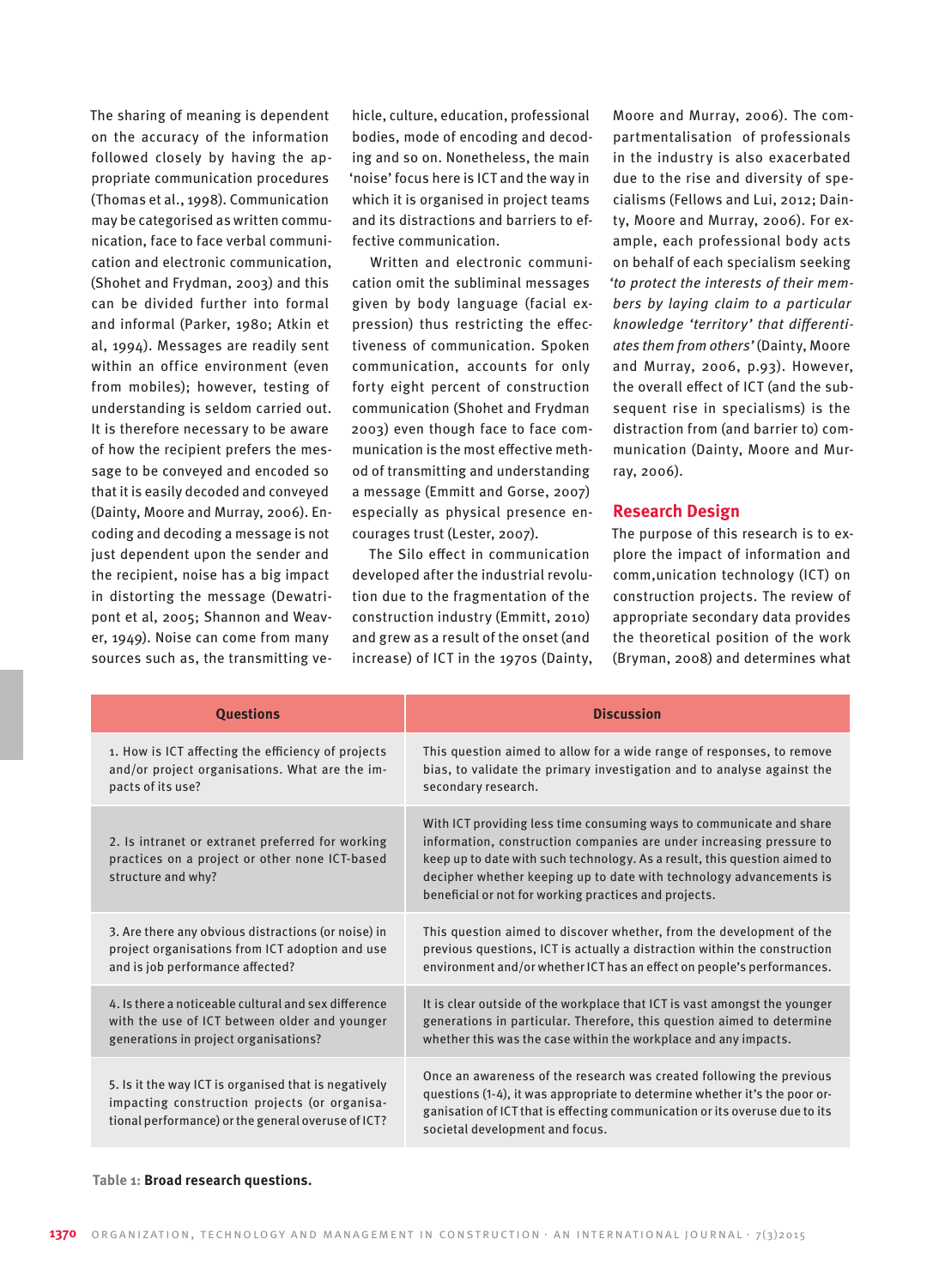primary data should be collected. The secondary data is further used in the discussion of the empirical findings to provide a rich picture of the issues. To obtain some unique findings to substantiate the secondary research and reinforce the literature review, one observation of a typical UK construction office environment with two semi-structured interviews with project directors from two large UK national construction companies were undertaken. Overall, the underlying epistemology for this research is that of interpretivism because it allows for qualitative methodology and theoretical flexibility which supports studies on the complexity of social environments (Tuli, 2011) such as an office.

Five broad questions are posed to drive the research providing a basic guide for the semi-structured interviews and informing the office observation. These questions (Table 1) were based on the literature review and triangulated to draw specific results (Fellows and Liu, 2008) as well as to induce deeper discussion (Naoum, 2013):

#### **Primary Research**

The office of a small main contractor housing approximately nine construction personnel was observed, with permission from the company owners. Gray (2013, p.413) defines observations meticulously in one sentence - *'Observation is a complex combination of sensation and perception, through which we develop schemas, the mental structures we use to organise and simplify our knowledge of the world around us'.* The observation was passive with no direct communication with the office personnel and no personal information was required or recorded in line with ethical guidelines. The researcher behaved as a client representative visiting the company owners - of whom there were two. Sporadic conversation with these owners took place but no form of in-

| <b>Sex</b> | Approxi-<br>mate age | <b>Professional Role</b>      | <b>Experience in</b><br><b>Construction</b> |
|------------|----------------------|-------------------------------|---------------------------------------------|
| Female     | $30 - 40$            | <b>Personal Assistant</b>     | 20+ years                                   |
| Female     | $20 - 30$            | <b>Architectural Services</b> | 10+ years                                   |
| Female     | $20 - 30$            | <b>Project Manager</b>        | 3+ years                                    |
| Female     | $30 - 40$            | <b>Accounts Manager</b>       | 15+ years                                   |
| Male       | $30 - 40$            | <b>Contracts Manager</b>      | 15+ years                                   |
| Male       | $50 - 60$            | Main Contractor/Builder       | 35 years                                    |
| Male       | $60 - 70$            | Main Contractor/Builder       | 40+ years                                   |
| Male       | $20 - 30$            | <b>Quantity Surveyor</b>      | 2+ years                                    |

 **Table 2: Observation sample.**

terview. The employees appeared to be oblivious to the observation taking place and proceeded with their tasks. The company employs eight people and all were present in the office at the time of the observation. These personnel are listed in Table 2 along with basic details collected from the company owners.

Additionally, two semi-structured interviews were undertaken with interviewees who worked for large, well known UK construction companies, both were male - one a Contracts Manager and the other a Quantity Surveyor – and both were highly experienced in construction (approximately 30+ years each). The interviews took place within each employee's own workplace environment to reduce any external influences.

#### **Limitations**

The research provides a snapshot of aspects of current practice through a single observation within a UK construction SME company. This observation is supplemented by interviews from senior personnel from two large construction companies but the total sample is too small to provide generalised results.

## **Results and Discussion**

# **Question 1: The effect on efficiency when using ICT in Project Organisations**

In modern organisations it has become accepted practice for managers to receive reports and feedback in order to develop strategy and maintain the competitive nature of the business (Seifert and Yukl, 2010). This function has become disconnected from the operational activities in the belief that managers and leaders cannot be directly involved in the whole of the organisation (or company) themselves making the use of electronic methods increasingly attractive. *Management evolved with the growth of formal organisations, but leadership is one of the oldest and most natural relationships in society* (Fryer, 2004, p.48). Management is established as *'ensuring effective and efficient operations'* whereas leadership is defined as *'direction setting'* (Fryer, 2004, p.48). Managers are selected whilst leaders should materialise during the life of organisations through being interactive with their team. However, technology advances have been considered as a substitute to face to face commu-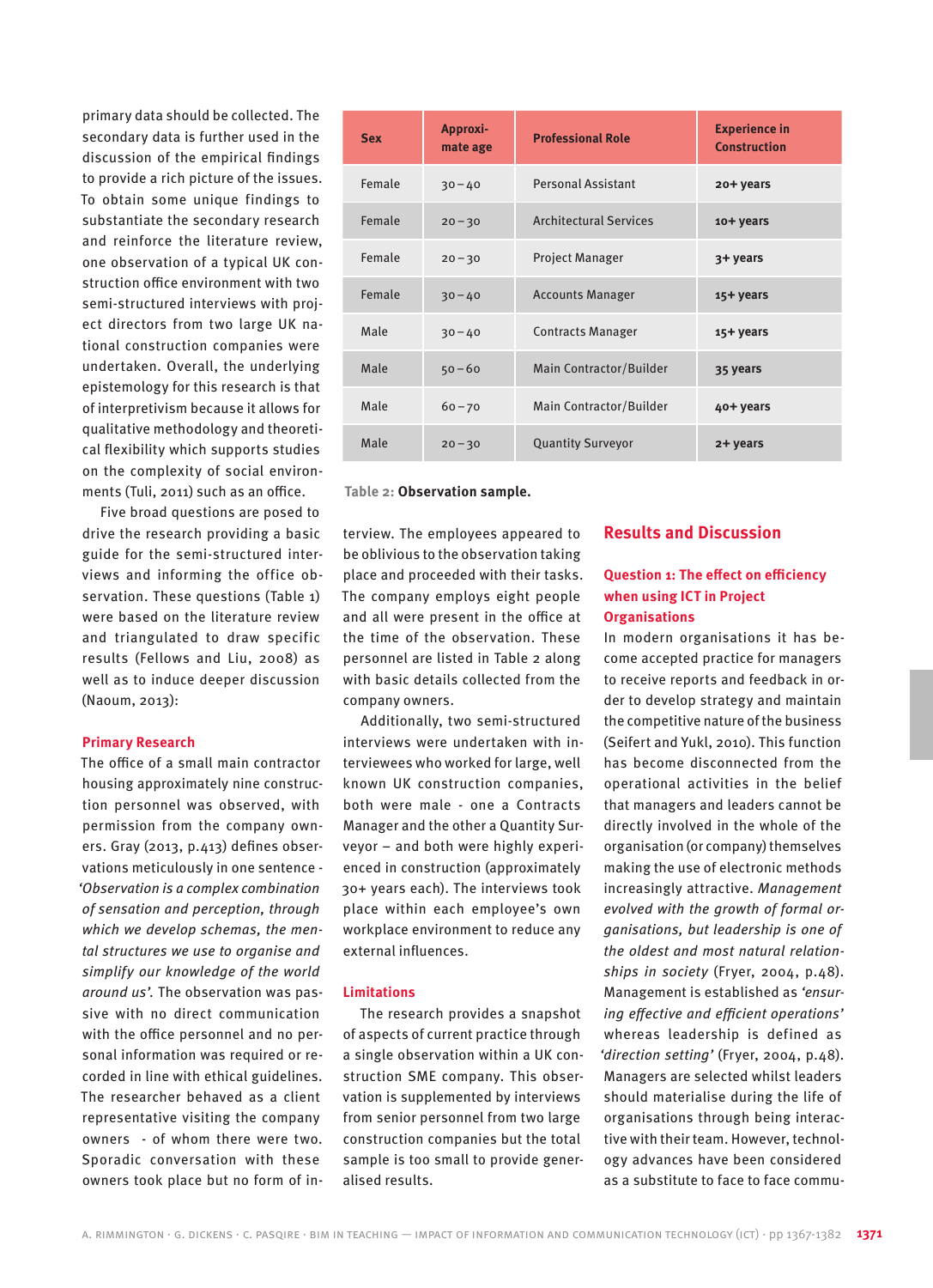nication (Blume, Baldwin and Ryan, 2011; Pierce, 2009) with advances such as emailing, instant messaging and virtual team working disregarding conversation skills. Such asynchronous communication removes the expression of body language, atmosphere, environment and organisational processes and thus lacks engagement, understanding, learning and team building and support. Day et al (2014, p.68) established that expert leaders are influenced by *'understanding the situation and collaborating with others'* yet an 'understanding' can only be gained through social constructs. Understanding has been shown to be a social aspect integral to lean construction both through active measures such as collaborative planning (Last Planner® System) and passive systems such as visual management that speaks directly to social cognitive measures (Pasquire, 2012 & Pasquire & Court, 2013) This was confirmed by the interviewees who believe that whilst the use of synchronous technology improves efficiency, asynchronous technology does not. They felt this was primarily because asynchronous technology did not enable understanding to be tested; this was a concern because the results of inadequate understanding do not materialise until a later time.

Belbin (1999) in particular identifies the different characteristics of the individuals within a team and identifies that there needs to be a balance of these different characteristics to make the team effective. Research concerning desirable management qualities are plentiful but one of these qualities (or characteristics) of importance to this research is emotional intelligence (EQ). Emotional intelligence is comprised of four parts equally divided into 'self' or 'others' (Slocum, 2008). Two traits understood to be essential for the management of 'others' party to a project are 'social awareness' and 'social skill'. Socially aware

managers are able to distinguish 'others' moods and feelings face on and unaided (Kees and Whichard, 2006). All parties to a construction project or organisation require social skills to be able to build positive mutual relationships and connections whilst effectively doing their job. These skills include thoughtfulness, understanding and the ability to deal with complex situations and people and manage the complex network of communication. In the fragmented construction project environment, construction professionals should be aware that each form of communication with each person is relatively unique and so their social skills and awareness will play a key role in judging the situation. It is further proposed that the success of construction organisations is dependent on 'workplace democracy' which involves *'breaking down barriers, sharing information, using a collaborative approach to problem solving, and an orientation toward continuous learning and improvement'* (Cascio, 1995, p.930). However, during the observation all employees stay quietly at their computers with little interaction. Problem solving only took place in person when prompted by the two company owners.

For individuals to have a strong effect on the performance of a project by performing better themselves, Thamhain (2013, p.152) found that there are a range of factors that influence these individuals, some of which include *'effective communications among team members and support units across organisational lines, good team spirit, mutual trust and respect, low interpersonal conflict'* and so on. These findings promote in person communication yet the development, adoption and use of ICT does not guarantee these ideals occur or will be successful or that group performance will be more robust (Wu et al, 2005). The reliance on electronic means for reporting and feedback (such as KPI's and

major Contracts) is coming into question as changing practice sees leaders of organisations demanding social interaction with their teams (Day, 2001) (particularly when a problem occurs) and turn to 'Gemba walks'(Samudio et al, 2011) to help achieve this. A Gemba walk requires the manager to 'go see for themselves' by visiting the physical place of work and talking to the people involved to help resolve problems. The social interaction achieved increases the performance of teams and improves the integration of communication (Samudio, Alves and Chambers, 2011). Denning (2013, p.10) highlights that communication should be more 'conversation' focussed rather than 'command' focussed. The development and sustainability of a complex social network relies upon the soft approaches to enable the required interaction to take place within and on behalf of the workplace. This was confirmed by the interviews that showed the company directors felt passionate about sharing information through face to face or verbal contact prior to electronic information exchange taking place. It was felt this allowed for the acquisition of understanding and knowledge acquisition but nethertheless, it rarely happens this way.

The huge reduction storage space requirements generated by electronic information are a powerful driver of its growing use in project organisations. *'This is not saying that the project is more efficient as there is a tendency to over include people causing them to incur time, that they may not with the more rational working practices'* (Interviewee 1, 2015). It was clear from both the observation and interviews that electronic information is more readily accessed so this does improve the efficiency and speed of response in information accessing whilst the use of compartmentalised storage improves the administration of the project. Interestingly, when projects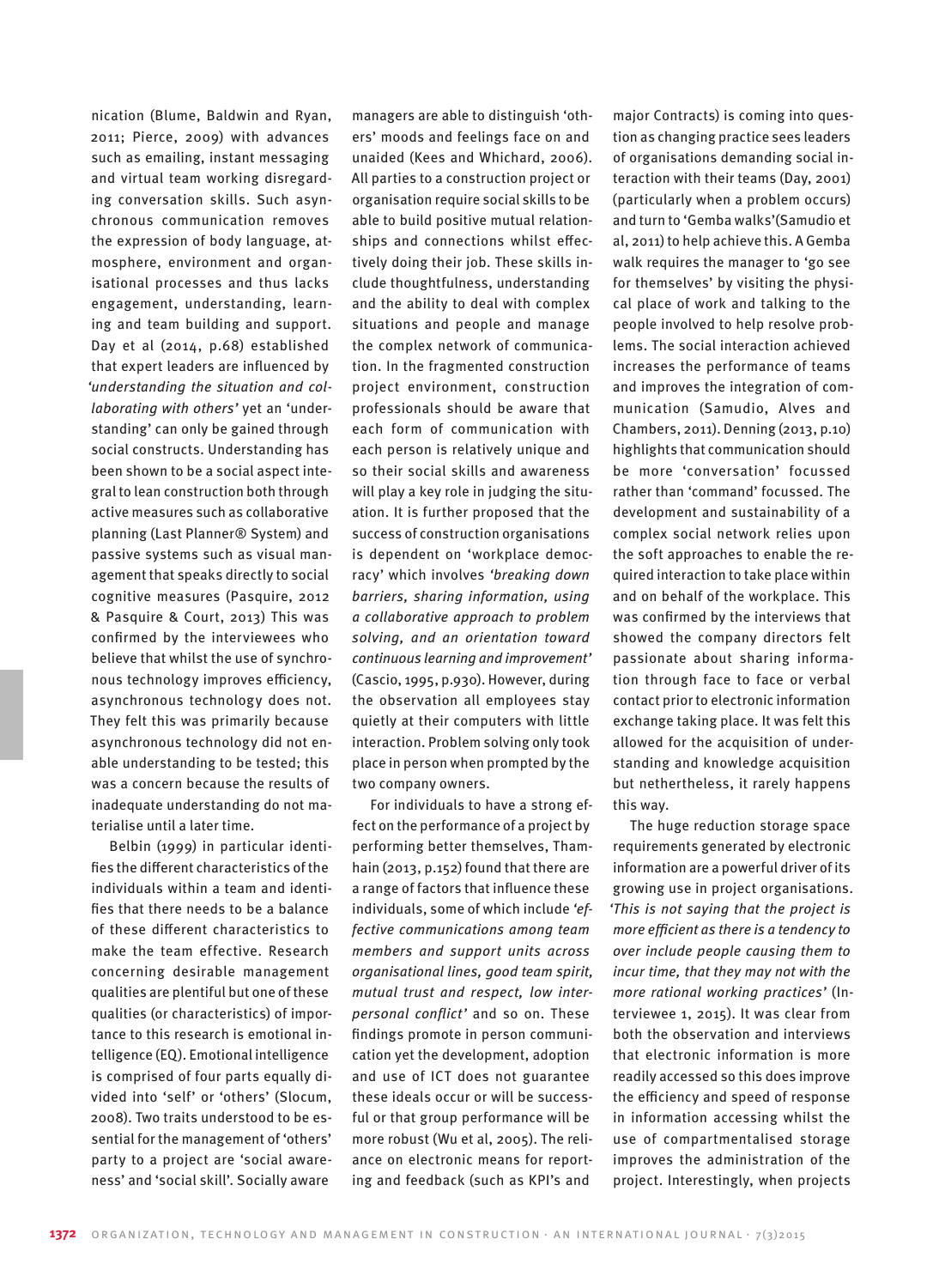start going wrong, project teams fall back into face to face working i.e. the interactive in person collaborative approach. The findings from the interviews revealed that face to face communication is still perceived by many to be the most effective way of communicating, but electronic information is seen to be the most convenient as the information can be accessed at any time and from anywhere. There is also a tendency for senders to use this method as a means of passing the burden of responsibility (of understanding to the recipient).

Ultimately, project communication is complex in the construction environment without technology but with it, the complexity is increased particularly when communicating virtually (Peters and Manz, 2007).

Virtual team working is defined slightly differently amongst scholars but commonly it purports connecting people to accomplish a goal through the use of communication technologies as a result of the individuals of a group being geographically dispersed (rather than fairly local) (Townsend et al, 1998;Cohen and Mankin, 1999; Igbaria, 1999; Yager, 1997). It is rare for virtual teams to meet or interact face to face (Jarvenpaa and Leidner, 1999; Maznevski and Chudoba, 2000; Townsend et al., 1998), as the principal means of communicating is through computer-generated simulation so there is no need for team members to be together. However, face to face meetings are not precluded. Curseu et al (2008, p.629) and Furst et al (1999) assert that virtual teams can be 'socio-technical systems' with greater mutual reliance amongst one another.*"Communication among global virtual teams may be extremely difficult to manage and less effective than more traditional settings, and problems may also be magnified by disparity among technology infrastructures, as well as differences in technology proficiency among team* 

*members"*(Kayworth, 2000 p.184). Verburg (2013) found that virtual teams that had processes that increased the levels of mutual support, member effort, work coordination, balance of member contributions and task-related communications were able to consistently outperform other teams with lower levels. LaFasto and Larson (2001, p.181) consider that regular face to face meetings are, however, important for virtual teams: "*For a group of managers spread around the world, ensuring adequate face time might mean meeting together every quarter to calibrate major activities, explore common challenges, and confirm relationships"*. The observation evidenced no use of virtual working and the company owners revealed that they had little experience with it. The interviewees revealed that during the recession that technology interface increased through the likes of video conferencing as firms were trying to reduce the cost of travel and meeting expenses. This attitude is still progressing even without a recession reducing face to face contact and informal interaction. The interviewees believed that the informality is required to create better understanding between individuals and overall team efficiency.

Virtuality of teams is not a distinct but a dimensional attribute, (Kirkman et al., 2004), where both geographical and temporal distances affect communication (Townsend et al. 1998; Lipnack and Stamps 2000) . Townsend et al (1998) believe that members of virtual project teams should be more skilled when working with other team members due to a changed and more diverse culture and the lack of in person contact. Whilst task design impacts on the suitability for levels of virtuality (Konradt & Hertel, 2002), communication is a key skill in construction projects (Dainty et al. 2006) and this is even more so in virtual teams. Verburg (2013) found that the

task-related processes were the most critical for the performance of dispersed teams, with these processes needing to be mutually supportive specifically, for task-related communications. Verburg (2013) stressed that the quality of task-related processes appears to be a significant factor in determining whether dispersion becomes a liability or an opportunity for virtual collaborative efforts, although Davis et al (2003) identified that leadership style affects group processes.

## **Question 2: ICT Strategies' in Organisations**

Communication always occurs in a context (Littlejohn et al, 1992), which influences understanding as well as the types of messaging and systems used. This does not mean that the information transferred is correct as an individual's perceptions are influences and distortions in the message (Cohen J and Basu K, 1987). This distortion is independent of the way in which the ICT is configured and communication is dealt with. Frankovich (1998) identifies four different formats of technology management (illustrated in Table 3) although the selection will depend on the organisational strategy.

When these organisational strategies were tested primarily the interviewees expressed a preference for the intranet rather than the extranet. However, there was agreement that a system was needed (be it intranet or extranet) that provided a clear distinction between the project work and ordinary business activities. Both interviewees currently use an intranet and extranet. An intranet was preferred by the owners of the company observed because information is more readily available with understood user-protocols in place but overall, an accessible hard drive system that the entire company shared was favoured and used. In terms of the 'organisational strategy', it was found that the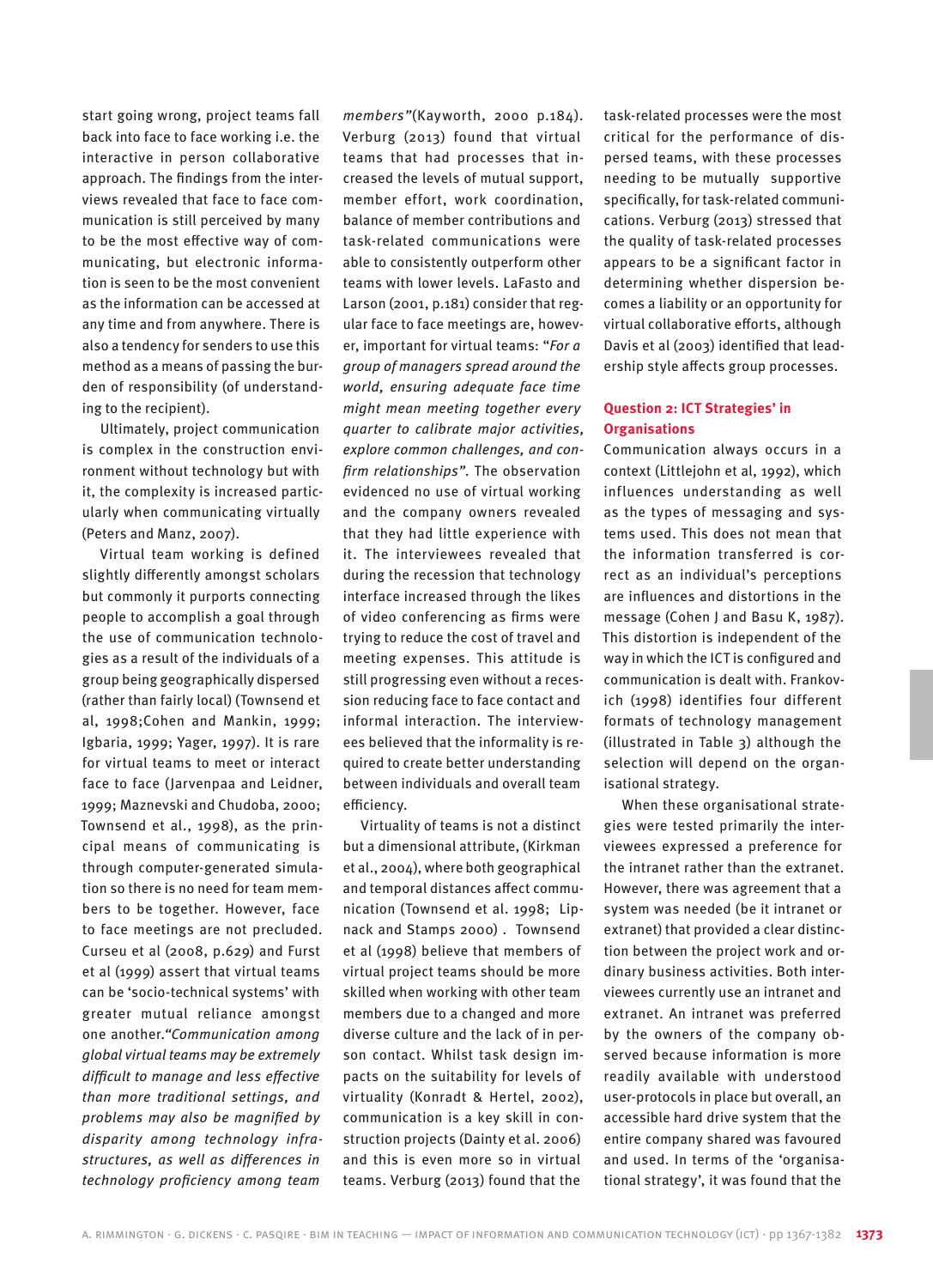| <b>Organisational</b><br><b>Strategy</b>                         | <b>Examples</b>                                                                                                                         |
|------------------------------------------------------------------|-----------------------------------------------------------------------------------------------------------------------------------------|
| Centralised: strong<br>control from head-<br>quarters            | Project management or senior management will<br>maintain responsibilities and powers (opposite of<br>decentralised organisation).       |
| Replicated: identical<br>country system                          | A replication of information shared nationally<br>amongst teams using software such as the extranet<br>and intranet.                    |
| Autonomous: dissimi-<br>lar and uncoordinated<br>country systems | No defined organisation or management nationally<br>or outside of an organisation (an individual organ-<br>isation has self-government) |
| Integrated: compat-<br>ible and co-ordinated<br>systems          | An integrated management system that aligns with a<br>company's strategic aims such as the intranet.                                    |

 **Table 3: ICT based organisational strategies (after Frankovich, 1998).**

larger companies, when working on larger projects, prefer to have an intranet for the project, unless the contractor or client has the power to enforce joining their systems. Therefore, company and project configurations may be different, as evidenced here, which in turn affects the way in which individuals and project organisations communicate and thus perform. It is also common for construction companies to use electronic psychometric assessments on construction personnel to determine their personality traits and aptitudes. These tests are now managed via ICT through a company's intranet (Cascio, 1995). Cascio (1995) questions whether a true and valid measurement of one's abilities and traits can be obtained through a closed hard-system survey approach. This is because differing personal characteristics or traits are required in differing roles. The discussion with the company owners of the SME observed revealed all new employees are interviewed face to face and electronic means of judging a person's skills and traits will not be considered by these Directors in the future because of the importance of meeting people. The interviewees prefer the

psychometric testing because of lack of time and the need to narrow down the applicants. This ICT configuration shows the disparity and fragmentation between the way project information is dealt with and communicated and employees are selected.

# **Question 3: Distraction in construction organisations**

The academic debate on the effects of ICT in organisations is large, a factor that in itself indicates a degree of distraction caused by the use and potential use of technology for communication. This debate also indicates a need for an appropriate skill-set along with an understanding of purpose to avoid compromising project performance. Despite the size of the academic debate, it contains little empirical evidence that identifies particular factors that interfere with or distract from effective communication. Whilst some may be obvious, such as noise and social distractions from mobile devices, this study sought to move towards filling this gap, through observation and interview. During the observation of office practice, it was clear that understanding was affected by the way people wrote and read emails. In both

cases, the perceived need for speedy communication encouraged by the potentially instantaneous nature of electronic means distracted people from reflecting on content. Messages were most likely to be written "off the cuff", often without reading over and understanding the matter and sometimes without a spell check. Occasionally these messages had to be rewritten or even recalled when the writer noticed errors after hitting the send button or further receiving of messages indicated conflicting understanding. Messages received were often skimmed when read and people checked their email in-boxes frequently whilst undertaking other tasks. This meant that the arrival of emails was a distraction from these other tasks. Electronic transfer created bureaucracy in the office when workers sent emails even though they were sharing the office and used emails instead of face to face meetings to discuss pertinent aspects of a project. It is acknowledged that communication without due reflection causes problems.

Frustration still occurs amongst teams when a response is not immediate or there is a break down. Video conferencing, however, allows for real-time communication and saves times with the need for minimal travelling (if there are no technical issues) but lack of presence of people inperson reduces trust as well as other practical issues (Bower et al, 2001) and the bigger picture is not easily distinguishable for example, it is easy to portray positivism in front of a camera yet behind the scenes more may be going on that is not being communicated and cannot be seen by the other parties thus limiting access into the real social environment (Williams et al, 2000; Bower et al, 2001). Therefore, the dynamic within teams is more vulnerable when communicating and collaborating virtually (Curseu et al, 2008) since the receiving and processing of communication lacks the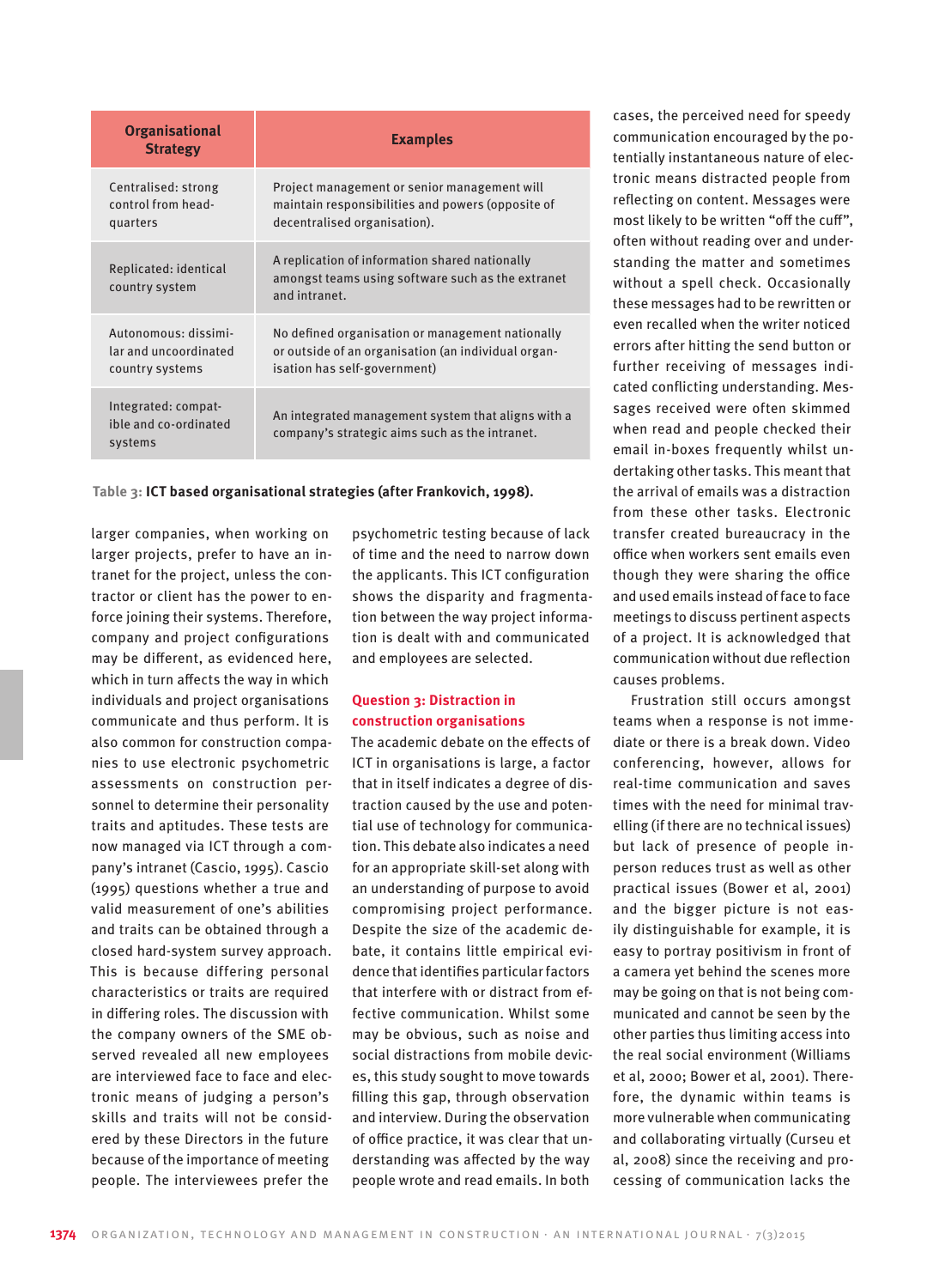additional physical cues provided by the in-person team approach.

Both interviewees identified incompatibility of software as the principal distraction from project performance. They felt it was most obvious when there are design issues and the architect, structural engineer and the steelwork fabricator have different packages. This causes frustration and usually results in the need for face to face communication – clearly this becomes a big problem when the team is working virtually. It has been suggested that providing appropriate communication has a positive effect (Cuddleback and Redden 2009, Dainty et al. (2006)) and is vital to the success of a construction project (Franks 1990). If it is evident that an understanding is lost during electronic communication, virtual teams have an additional problem of deciphering what appropriate communication is required if face to face contact is not possible (Verberg et al. 2013). It is not common practice for construction personnel to be specifically trained how to manage virtual communication and be a part of a virtual team nor the way in which to communicate. The interviewees selected people to be part of virtual teams if they felt they were appropriate for the project (not appropriate for virtual communication) and company owners agreed that if they won a project requiring virtual working that, due to the size of their company, they would require everyone participating but how they would go about this was unknown.

## **Question 4: Cultural and Sex Difference**

ICT is used extensively as a social interpersonal tool, particularly amongst younger people (Business Matters, 2013). *'A business of tomorrow will inevitably use social media as a central communicators' tool'* (Business Matters, 2013). As a result of the lack of social interaction due to use of ICT

both outside of and in the workplace, we are now growing accustomed to overanxious communicators, this is particularly evident in European countries due to the over use of social and instant messaging (Pierce, 2009; Lenhart et al., 2005). It was identified during the observation by the owners of the company that there is 'unwillingness' by the younger employees to communicate synchronously speculating the reason could be that the employees are too apprehensive without ICT involvement. ICT reliance is the distraction in this case affecting the social performance of employees. A study on communication in the workplace by Business Matters (2013) determined that *'most workers have become so used to using indirect communication methods such as email and conference calls, they are less confident when communicating face to face'* (Business Matters, 2013). 70% of personnel of all ages preferred to use some form of hard communication (mostly email) than face to face communication, even when communicating with colleagues in the same building (Business Matters, 2013). Over 50% claimed to be less confident socialising and communicating face to face due to their reliance on hard communication (mainly 'email, telephone and skype') (Business Matters, 2013). During the observation, ICT use was indistinguishable between females and males and older and younger workers due to automatic reaction from all. It was noticed that the younger workers tended to communicate with colleagues electronically rather than face to face probably because ICT is more prominent now than it's ever been and children are exposed to it instantaneously. Younger users in particular tend to respond more quickly to an electronic message or at least view it without an 'understanding' taking place. This was in evidence during the observation. Conversely, the interviewees

maintained that there is a noticeable difference in the attitude towards the use of technology between the more experienced and younger generations. The more experienced employees do not resist the increasing use of technology but they do not always prefer this approach. Many of this more mature generation consider face to face, collaborative working is more effective "as you can see the whites of their eyes." The younger less experienced construction employees appear to embrace ICT. This reflects their confidence and the cultural shift away from face to face working. Markedly, a move away from, and desire for, face to face communication in construction is symptomatic of the popularity and development of ICT. Regardless of age and sex, it seems that, at present, some people prefer to communicate in-person whilst others, whether it be due to anxiousness or social inability, prefer to communicate via ICT within a project organisation.

Technology's effect on people today is not yet proven but some researchers have established that the internet for example is used more for socialising than face to face interaction (Sproull and Kiesler, 1991; Kraut et al, 1998; Flaherty et al, 1998;Bridges 1997). This increase in the use of the internet is associated with a decrease in family time and general social involvement (Kraut et al, 1998). It is obvious that the younger generation is more conscious of ICT due to their exposure to it from an earlier age. Based on Zacharatos et al's (2000) research on the transformational leadership development of youths, Day et al (2014) concluded that advances in leadership are fashioned from a juvenile age and influenced by 'parental modelling' *'but ongoing practice through day to day leadership activities is where the crux of development really resides'* (p.80). During the observation, the owners revealed that the social skills of their younger em-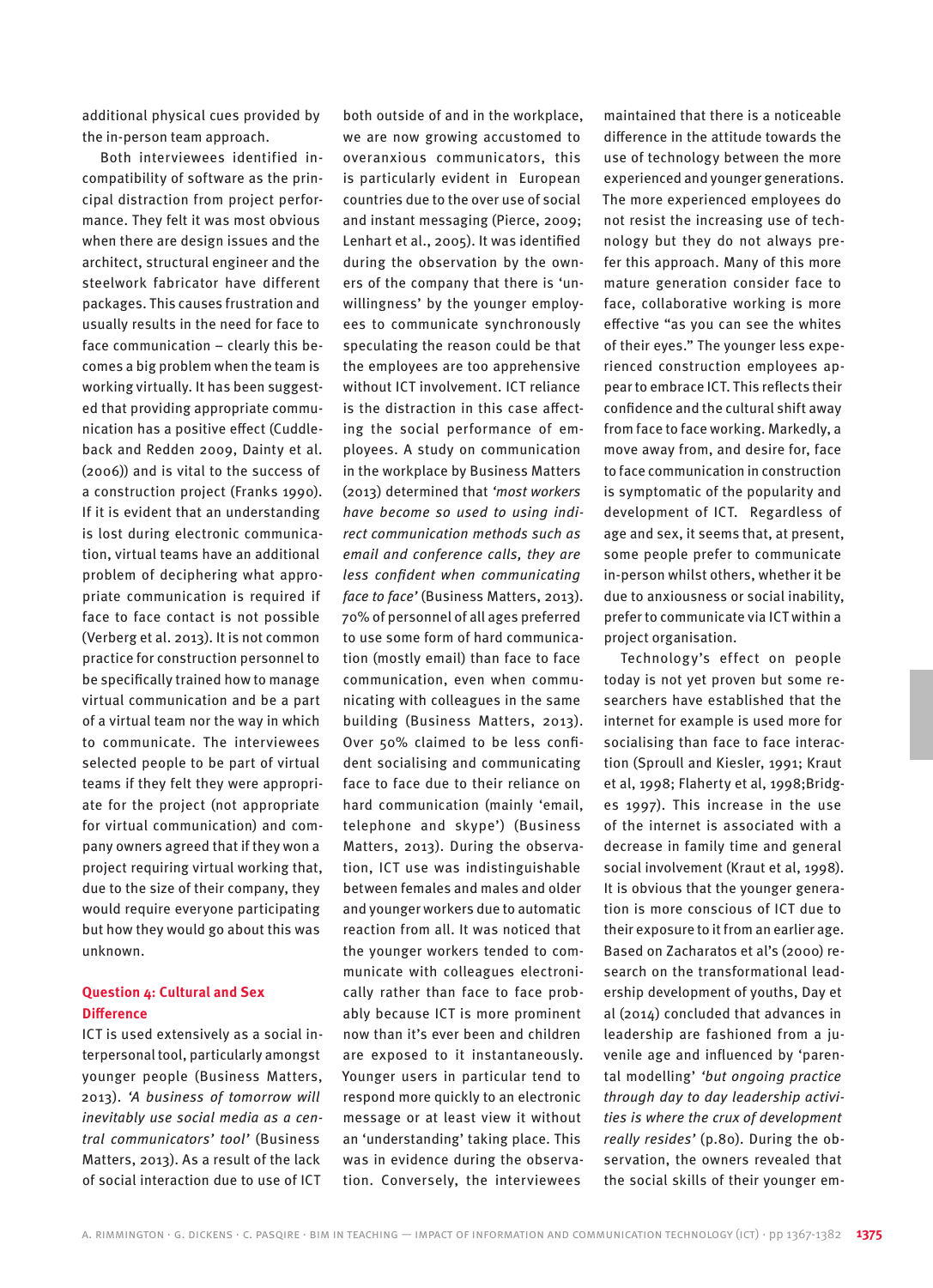ployees were not ideal for managing projects. They felt this was due to a lack of formal social skills indicated by an unwillingness to communicate in person and professionally. They were concerned that their employees would not go on to perform properly as managers or leaders. The importance of this premature learning and development is supported by Murphy and Johnson (2011) indicating that the recurrence of technologically gripped communicators is likely to create a 'new type' of leader or worker in the future of the construction industry.

Reichard and Johnson (2011, p.33) affirm that the self-development of a leader is *'a cost-effective way for organisations to develop leaders resulting [potentially] in a competitive edge'.*  This requires self-reflection (and awareness), engagement and open, transparent organisational support for self and skill development. Galli and Muller-Stewens (2012) termed this self-development 'social capital' whereby communication (and collaboration) is carried out within a social context. The laboratory research that was carried out on the information technology product Lotus Notes in 1999 to test its assistance on communication and collaboration confirmed that an understanding of the social environment in which the technology is being adopted is required foremost (Olesen and Myers, 1999). However, the replacement of traditional soft communication with ICT (and thus the loss of these traditional ideals) suggests difficultly judging the necessity and positioning of technology in a project organisation by newer generations. To illustrate this, as we move into the era of BIM (Building Information Modelling) technology with growing reliance on software there are already concerns that the people in-putting the information into the systems are not professionally qualified but are data in-putters i.e. technologically proficient people from the

newer generation. As the software becomes more sophisticated and off site manufacturing becomes more common place the designers' software will talk to the subcontractors' software missing out the human element, which means that thinking and understanding becomes less and the entire way we communicate and collaborate becomes distracted. This can lead to major problems if there is not a clear and structured feedback mechanism to monitor and review the output of this data. The interviewees agreed that equally both the older and younger generations consider that electronic information transfer is convenient and do not consider sending an e-mail to someone on the project at 10pm is unreasonable. However, the main issue appears to be the message itself and the fact that with ICT ''you do not know if it has been understood." Both generations consider there should be some protocols in place to allow for conformity of message sending thus aiding understanding. To develop a common understanding of what is to be achieved a strong interplay of human behaviour is required, not only to receive the message but to develop it into a workable solution. During this process there is a need to send the message and test the understanding which can be achieved through clearly identifying critical success factors (CSF's) at the beginning of the project.

The concept of the 'realm of understanding' is more likely when the sender and receiver attitudes, perceptions, behaviour, values and experience have common ground (Fill 2002), particularly where parties have a similar background using similar terminology and reporting systems. Personal preferences will vary the channels used, the format and content of the message and the frequency of interaction. The receiver has to decode the message successfully, but success is difficult to define. Feedback mechanisms are therefore essential

to enable the sender to establish if the understanding is what was envisaged. Much of the literature published focuses on the company or the individual traits rather than the ages of the parties, cultural diversity or the technologies used. With the increased use of ICT and the different skill sets possessed by the generations using it, the frequency of reliance on ICT and the way in which communication (and collaboration) is dealt with varies. The primary research observed that the younger less experienced person is more likely to rely on electronic information transfer in the office but all ICT users are currently distracted from how they react, learn and thus manage correspondence. Additionally, it was observed that the inexperienced employees tended to be distracted from the situation or job at hand because of the use of ICT more regularly than the more experienced employees. This confirmed Dewatripont et al's (2005) observation that electronic message transfer in itself is a noise as it distracts the recipient from the work being done at the time, reduces 'mindfulness' and doesn't allow time for understanding and knowledge acquisition. Consequently, a question arises over whether in years to come, the social skills and traits currently exhibited by the more mature person will disappear if these skills are not passed on to younger professionals. More importantly, the impact of this on construction project performance is unknown.

# **Question 5: Overuse of ICT or organisation?**

Ruiz-Mercader et al (2005) believe organisational performance cannot be improved through technology. They argue that self and organisational learning develops performance and ICT is indirect to this learning development (Ruiz-Mercader et al, 2005). Mohamed et al (2006) identify that ICT alone is not sufficient as human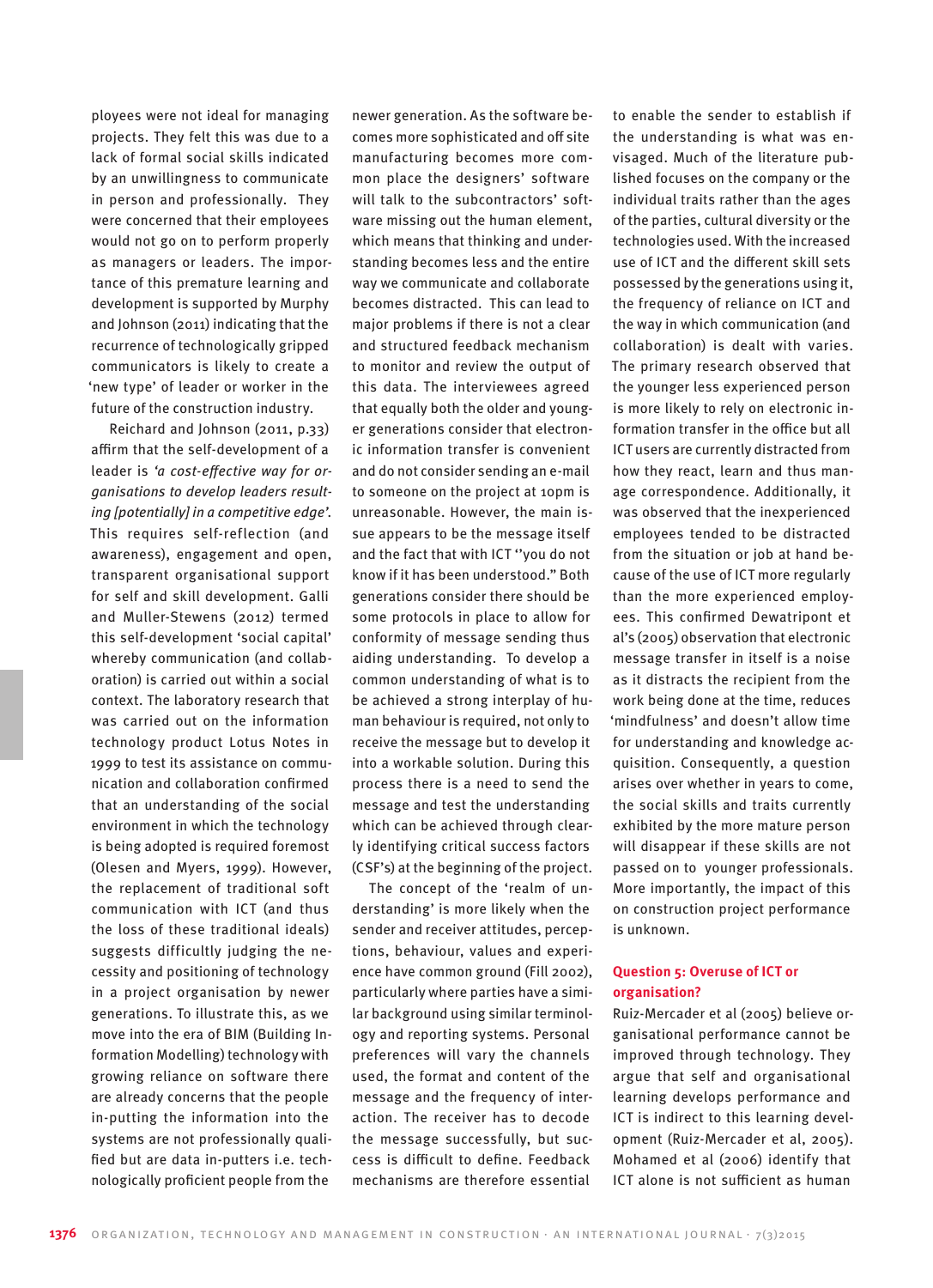and organisational aspects are important parts of communication (and collaboration). The ICT within the workplace observed did not appear to have any organisational issues but the organisation of the team using the ICT displayed problems such as the reliance upon the information input and electronic transfer. Certain parts of ICT did not seem to be keeping pace with what people want to do since there was evident frustration with some ICT use and when using ICT to communicate externally, variance occurred due to differing ICT strategies being adopted between organisations. There is no uniform approach to ICT as it appears to be seen that Architects and designers develop visual programmes whilst other professionals use general ICT. This also varies with the size of the company so it is not surprising that systems vary with each company resulting in poor interaction between ICT and human interpretation.

Personal traits and skills (particularly of managers and leaders) were originally based on soft principles of communication so not only are new 'skills' required to adapt to ICT use in construction and ICT specific specialisms but the traditional traits and skills may be being lost due to the over- and/or misuse of ICT. Flyvbjerg, (2009) argues that the incompatibility of communication within project teams due to the inadequacies of communication between individuals is exacerbated by team diversity and the use of ICT. This confirms the findings from the primary study.

# **Findings**

A figure displaying the contribution of knowledge was developed to illustrate the findings of the literature review and primary research for each question and is contained in Figure 3 below. This figure shows the progressively negative impacts of ICT on communication moving vertically whist



#### **Figure 3: Contribution to Knowledge**

the breadth of the model elements notionally represent an increasing impact on construction project performance as the issues move from specific to generic.

This model shows how issues created from the main use of ICT for communication in construction widen as ICT develops and interpersonal communication decreases.

#### **Conclusions**

Question 1: The preferred and most appropriate approach to communication is considered to be synchronous, mainly face to face but in actual practice this seems to not be the case. In practice, most people use or rely on technology (but this varies depending on the complexity of the issue). The overuse and misuse of technology within the office environment may reduce employees awareness of what is happening in the workplace. Managers and leaders are under pressure to manage and direct teams with a tendency to replace face to face communication with technology in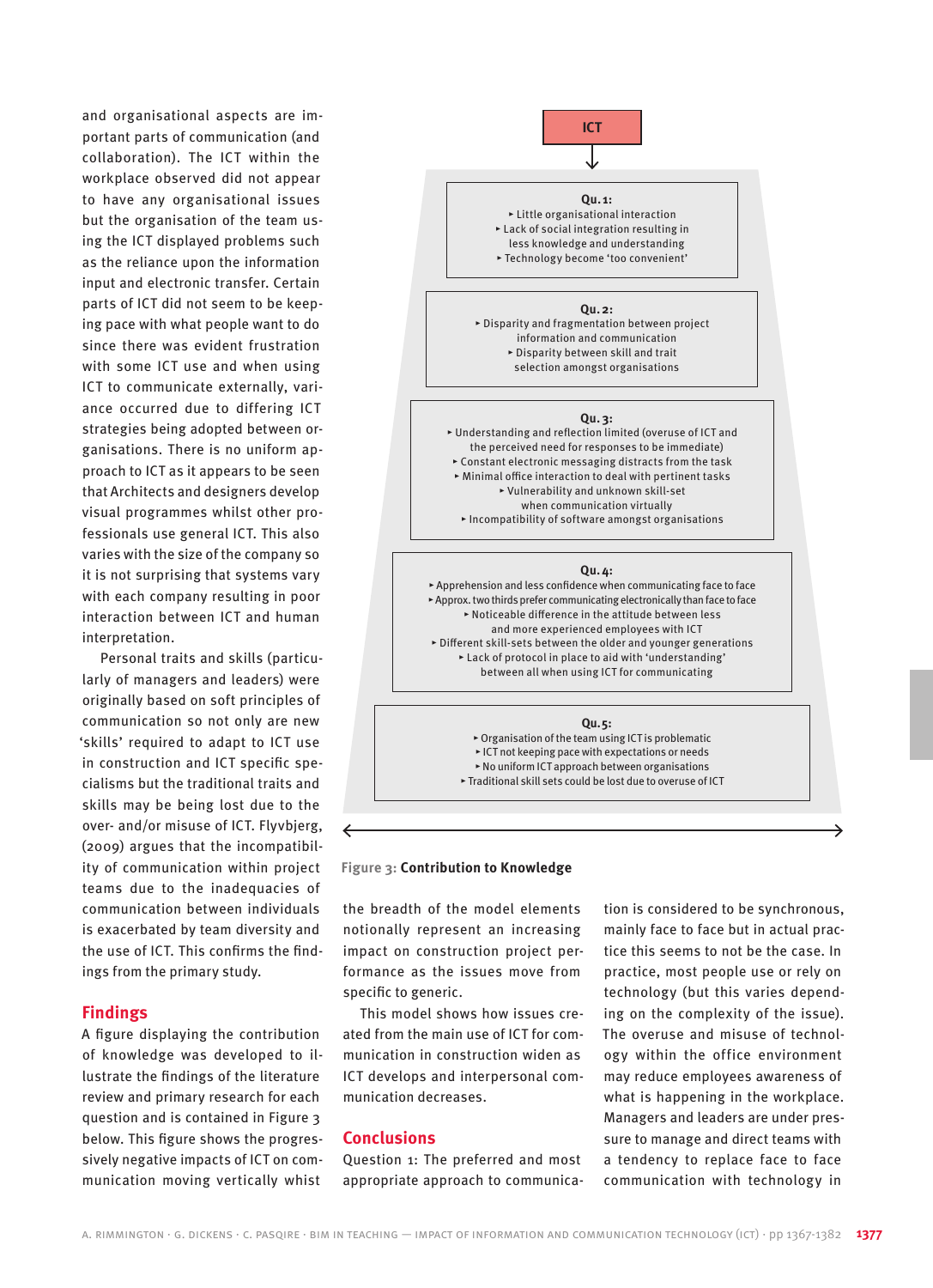order to provide monitored efficiency. Generally it's accepted that electronic information transfer is beneficial for storing information but prioritising what is urgent and important is difficult. The other issue is that the use of email and instant messaging does not ensure that the recipient has understood the message; this then limits the reaction (and the quality of it). The speed of communication enables greater quantities of information to be transferred leading to potential for information overload, this is often cited as a reason for errors and misunderstandings.

Question 2: An intranet organisation was the preferred communication option for all parties in the research sample and this may be due to the type of work being undertaken. However the difference in size of companies within the industry, technology awareness and compatibility and skill set influence the effectiveness of this approach with smaller companies housing a shared hard drive and larger companies adopting an extranet.

Question 3: There is a need to develop communication technology that uses pictorial messages rather than just text. Geographical distance between parties supports the use of electronic communication. Because of ease of sending messages, senders can easily adopt a scatter-gun approach with long circulation lists rather than a more directed approach. However, soft interaction is considered to be more appropriate when there is anything other than mundane communication. Therefore a high level of soft interaction is needed when there are problems and issues to be resolved. Flexible working creates a virtual team even within the same project regardless of distance, this can isolate the parties creating a lack of team work and misunderstanding of the project goals. A construction project organisation houses the potential for cultural disparity with employees

who lack full awareness of and concentration on what is taking place due to the disturbance of using technology and the distraction it causes.

The observation showed that ICT created 'anticipation' which is a distraction (or noise) since the receptor sense to technology alerts people and captures their attention. The construction industry relies on the effective flow of information received; analysed, converted, priced and so on and deep thinking should take place throughout the process to ensure understanding occurs. ICT clearly became a distraction due to the lack of focus on thinking and what should be dealt with and more on the handling of mails, instant messaging and so on. There were episodes when ICT also distracted from face to face communication and conversation which had the potential to affect the company performance.

Question 4: Younger users are generally more technically adept when using electronic communication but there is a discrepancy in understanding the content and the impact of the way in which they send the message. Moreover, leadership and management roles may change in the future as skills and traits change to adapt to communication that is more ICT based which will resultantly affect construction as a whole. The dependence on ICT for social networking and instant messaging from a young age has the potential to interfere with and affect people's social skills and social awareness.

Question 5: The organisation of ICT does not appear to be a problem but the organisation of people using it does. ICT has shown to be over utilised by many within the construction industry. ICT is obviously the way forward but there is a need to use the appropriate methods and approaches. In terms of making organisational improvements, as well as retaining traditional skills and traits, a new skill set

is required so that the sender and receiver appreciate how messages can be mutually understood without the need for intensive reinterpretation when things go wrong.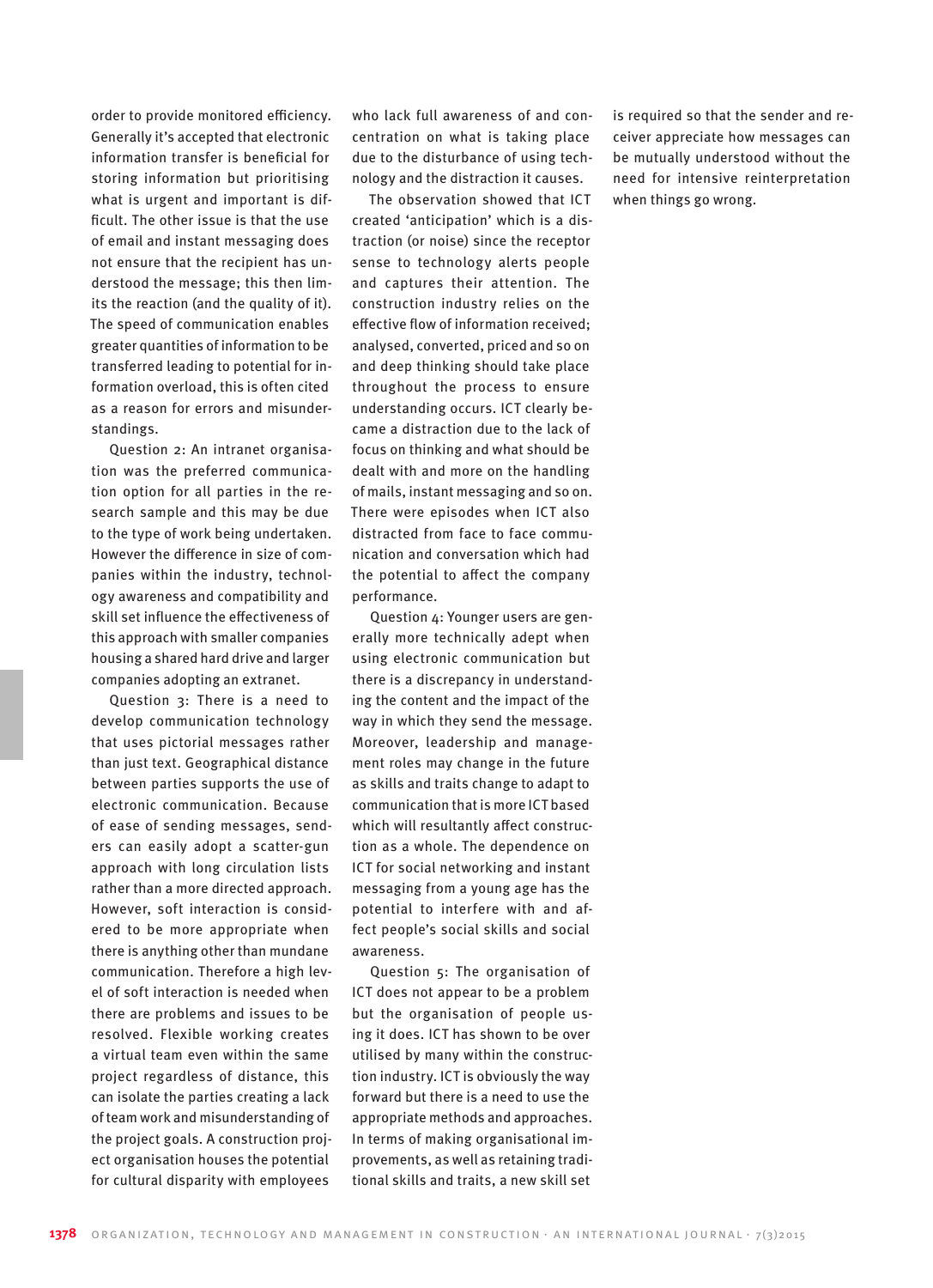#### **References**

- Appelbaum, S.H., Karasek, R., Lapointe, F. and Quelch, K., 2015. Employee empowerment: factors affecting the consequent success or failure (Part II). *Ind and Commercial Training,* 47 (1), 23-30.
- Arvey, R, & Murphy, K 1998, 'Performance evaluation in work settings', *Annual Review Of Psychology,* 49, 1, p.141, Academic Search Complete, EBSCO*host,* viewed 4 June 2015.
- Atkin C K, Donohue W A, Johnson D J, Johnson S, 1994 Differences Between Formal and Informal Communication Channels. *The Journal of Business Communication,* 31 (2), 111-122.
- Austin S A, Baldwin A N, J L Steele J L (2002) Improving building design through integrated planning and control Engineering Construction and Architectural Management, 9 (3) (2002), pp. 249–258.
- Baiden, B.K., Price, A.D.F. and Dainty, A.R.J., (2006). The extent of team integration within construction projects. International Journal of Project Management, 24(1), pp. 13-23.
- Ballard, G., and Howell, G. A., 2003. An Update on Last Planner. [online] Lean construction Institute. Available at: http://www.leanconstruction.dk/media/16974/An%20Update%20 on%20Last%20Planner.pdf
- Barratt, M. (2004), "Understanding the meaning of collaboration in the supply chain", Supply Chain Management: An International Journal, Vol. 9 No. 1, pp. 30‐42.
- Beach, R., Webster, M.and Campbell, K. M. (2005). "An evaluation of partnership development in the construction industry." Int. J. Proj. Manage., 238, 611–621.
- Belbin, R.M., 1999. Changing the Way We Work. Oxford: Butterworth-Heinemann.
- Blume, B.d., Baldwin, T.t. and Ryan, K.c., 2013. Communication Apprehension: A Barrier to Students' Leadership, Adaptability, and Multicultural Appreciation. *Academy of Management Learning & Education,*12 (2), 158-172.
- Bouchlaghem, D., Shang, H., Whyte, J., & Ganah, A. (2005). Visualisation in architecture, engineering and construction (AEC). Automation in construction, 14(3), 287-295.
- Bower, D.J., Hinks, J., Wright, H., Hardcastle, C. and Cuckow, H., 2001. ICTs, videoconferencing and the construction industry: opportunity or threat? *Construction Innovation (Sage Publications, Ltd.),* 1 (2), 129-144.
- Bresnen, M., and Marshall, N. 2000 "Building partnerships: Case studies of client contractor collaboration in the UK construction industry."Constr. Manage. Econom., 18, 819–832.
- Bridges, A.H., 1997. Implications of the internet for the construction industry. *Automation in Construction,* 6 (1), 45-49.
- Bryman, A., 2008. *Social research methods.* 3rd ed.. ed. Oxford ; New York: Oxford ; New York : Oxford University Press.
- Cain, T., C., (2004) Profitable partnering for lean Construction .Blackwell Publishing, UK: Oxford.
- Cascio, W., 1995. Whither industrial and organizational psychology a changing world of work? *American Psychologist,*  50 (11), 928- 939.
- Chan, A. P., & Chan, A. P. (2004). Key performance indicators for measuring construction success. Benchmarking: an international journal, 11(2), 203-221.
- Chan, D. W., & Kumaraswamy, M. M. (1997). A comparative study of causes of time overruns in Hong Kong construction projects. International Journal of Project Management, 15(1), 55-63.
- Chan, E. H., & Tse, R. Y. (2003). Cultural considerations in international construction contracts. Journal of Construction Engineering and Management, 129(4), 375-381.

Chinyio, E and Akintoye, A (2008) Practical approaches for engaging stakeholders: Findings

Chinyo and Omolaiye (2010) "Construction stakeholder management", London Blackwell.

- Cohen, J B. and Basu K (1987), "Alternative Models of Categorization: Toward a Contingent Processing Framework," Journal of Consumer Research, 13 (March), 455-472.
- Connolly, E., & Fox, K. J. (2006). The impact of high tech capital on productivity: evidence from Australia. Economic Inquiry, 44(1), 50-68.
- Crotty, R. (2012) The impact of Building Information Modelling: transforming construction. Spon Press, Oxon, UK
- Cuddeback, K., and Redden, P., 2009. Building Connections: A Clinical Operations View of Activation Planning. *Herd-Health Environments Research & Design Journal; Herd-Health Env. Res.Des.J.,* 2 (4), 113-126.
- Dainty, A. Moore, D., and Michael, M. (2006) Communication in Construction: Theory and Practice. Taylor and Francis, Oxon.
- Daniel, E I, Pasquire, C and Dickens, G (2014b) Social perspective of planning in construction: The UK experience In: Raiden, A B and Aboagye-Nimo, E (Eds) Procs 30th Annual ARCOM Conference, 1-3 September 2014, Portsmouth, UK, Association of Researchers in construction Management, 1355- 1365.
- Dane, E., 2011. Paying Attention to Mindfulness and Its Effects on Task Performance in the

Workplace. *Journal of Management,*  37 (4), 997-1018.

- Danziger, J.N., and Kraemer, K.L., 1990. The impacts of computer technology the worklife of information workers. *Social Science Computer Review,* 8 (4), 592-613.
- Davis, P., & Love, P. (2011). Alliance contracting: adding value through relationship development. Engineering, Construction and Architectural Management, 18(5), 444-461.
- Davis, D. D., Mihalescz, M., Bryant, J. L., Tedrow, L., Liu, Y., & Say, R. (2003). Leadership in global virtual teams. Paper presented at the meeting of the Society for Industrial and Organizational Psychology, Orlando, Florida.
- Day, D.V., 2000. Leadership development: A review in context. *The Leadership Quarterly,* 11 (4), 581-613.
- Day, D.V., Fleenor, J.W., Atwater, L.E., Sturm, R.E. and McKee, R.A., 2014. Advances in leader and leadership development: A review of 25 years of research and theory. *The Leadership Quarterly,* 25 (1), 63-82.
- De G, A. P. (1988). 'Planning as learning'. Harvard Business Review, Mar.–Apr.,70–4.
- Denning, S., 2011. The reinvention of management. *Strategy & Leadership,* 39 (2), 9-17.
- Denning, S., 2013. Ten drivers of radical management in the "creative economy". *Strategy & Leadership,* 41 (6), 18-30.
- Dewatripont, M., and Tirole, J., 2005. Modes of Communication. *Journal of Political Economy,* 113 (6), 1217-1238.
- Egan, J. (1998). Rethinking construction: The report of the construction task force. DETR, London.
- Egan, J. (2002). Accelerating change: a report by the strategic forum for construction. Rethinking Construction. SF f. Construction, London.
- Emmitt, S., (2010). Managing Interdisciplinary Projects. Oxon: Taylor and Francis.
- Emmitt, S., 2003. *Construction communication.* Oxford: Oxford : Blackwell Science.
- Evbuomwan, N.F.O and C.J. Anumba , C.J (1998)An integrated framework for concurrent life-cycle design and construction. Adv. Eng. Software, 29 (7–9) (1998), pp. 587–597
- Fellows, R., 1948-, 2008. *Research methods for construction electronic resource].* 3rd ed.. ed. Oxford: Oxford : Wiley-Blackwell.
- Fellows, R, & Liu, A 2012, 'Managing organisational interfaces in engineering construction projects: addressing fragmentation and boundary issues across multiple interfaces'. *Construction Management & Economics*, 30, 8, pp. 653-671, Business Source Complete,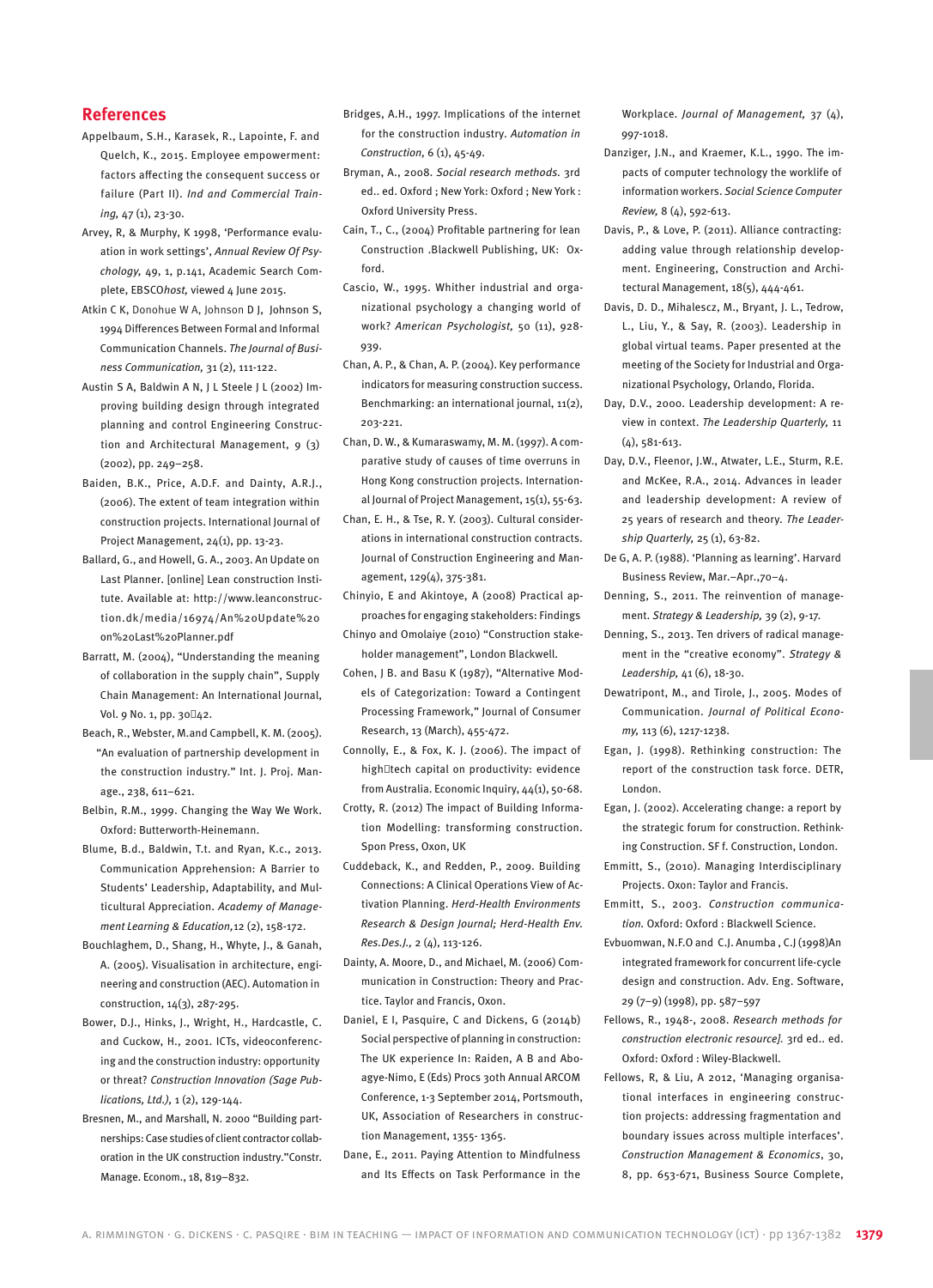EBSCO*host*, viewed 23 April 2015.

- Flaherty, L.M., Pearce, K.J. and Rubin, R.B., 1998. Internet and face to face communication: Not functional alternatives. *Communication Quarterly,* 46 (3), 250-268.
- Flyvbjerg, B. (2009) Survival of the unfittest: why the worst infrastructure gets built and what we can do about it. Oxford Review of Economic Policy, 25(3), 344–67.
- Fong, P. S. W., and Lung, B. W. C. 2007. "Interorganizational team work in the construction industry." J. Constr. Eng. Manage., 1332, 157–168.
- Formoso, C.T. and Moura, C.B. (2009) "Evaluation of the impact of the last planner system on the performance of construction projects",. Proceedings ofthe17thAnnual Conference of International Group for Lean Construction, Taiwan, pp. 153-164, 2009.
- Franks, J. (1990) Building Procurement Systems: a guide to building project management., 2nd Edition; CIOB, Ascot.
- Frankovich, J. (1998) 'The techno-world'. Mastering Global Business. London: PriceWaterhouseCoopers/Financial Times/Pitman.
- Frederick, W. C., 1998. Creatures, corporations, communities, chaos, complexity: A naturological view of the corporate social role. Business Society, 37 (4), 358-389.
- Freeman, R. E., 1984. Strategic management. A stakeholder approach. Boston, MA: Pitman.
- from the UK. Construction Management and Economics, 26(4), 591-599.
- Freeman, S.A., Littlejohn, S.W. and Pearce, W.B., 1992. Communication and moral conflict. *Western Journal of Communication,*  56  $(A)$ , 311-329.
- Fulford, R., & Standing, C. (2014). Construction industry productivity and the potential for collaborative practice. International Journal of Project Management, 32(2), 315-326.
- Furst, S., Blackburn, R. and Rosen, B., 1999. Virtual team effectiveness: a proposed research agenda. *Information Systems Journal; Inf. Syst.J.,* 9 (4), 249-269.
- Galli, E., and Muller-Stewens, G., 2012. How to build social capital with leadership development: Lessons from an explorative case study of a multibusiness firm. *Leadership Quarterly; Leadersh.Q.,* 23 (1), 176-201.
- Goh, S. C. and Richards, G.( 1997). Benchmarking the learning capability of organisations. European Management Journal 1997, 15 (5): 575-583.
- Gorse, C., and Emmitt, S., 2007. Communication behaviour during management and design team meetings: a comparison of group inter-

action. *Construction Management and Economics,* 25 (11), 1195.

- Gray, David E. (David Edward),1952- author, 2013. *Doing research in the real world.*  3rd edition.. ed.
- Grigg NS. New paradigm for coordination in water industry. J Water
- Gunder, Michael. "Planning as the ideology of (neoliberal) space." Planning Theory 9.4 (2010): 298-314.
- Hayes, P., Herschel, R., (1996). Organizational Communication: Empowerment in a Technological Society. Indiana University: Indiana.
- Hayek, F. A. (1945). The use of knowledge in society. The American economic review, 519-530.
- Healey, P. (2003). Collaborative planning in perspective. Planning theory, 2(2), 101-123.
- http://rem-main.rem.sfu.ca/theses/Morton-Cedar\_2009\_MRM482.pdf [Accessed : 19/11/2014]
- Hoch, J.E., and Kozlowski, S.W.J., 2014. Leading virtual teams: Hierarchical leadership, structural supports, and shared team leadership. *Journal of Applied Psychology,* 99 (3), 390-403.
- Igbaria, M., 1999. The driving forces in the virtual society. *Communications of the ACM; Commun. ACM,* 42 (12), 64-70.
- Jaafari, A., & Manivong, K. (1999). The need for life cycle integration of project processes. Engineering Construction and Architectural Management, 6(3), 235-255.
- T. Jackson, J. (2014). Planning for Social Inclusion? What Planners from Glasgow, Melbourne and Toronto Say. International Planning Studies, 19(1), 45-76.
- Jamal, B. T. and Getz, D. (1995). Collaboration theory and community tourism planning. "Annals of Tourism Research", 22(1), 186-204.
- Jamal, T. B., & Getz, D. (1995). Collaboration theory and community tourism planning. Annals of tourism research, 22(1), 186-204.
- Jarvenpaa, S., and Leidner, D., 1999. Communication and trust in global virtual teams. *Organization Science; Organ Sci.,* 10 (6), 791-815.
- Jha, K. N., & Iyer, K. C. (2006). Critical determinants of project coordination. *International Journal of Project Management*, *24*(4), 314- 322.
- Jorgensen, B. (2004). Individual and organisational learning: a model for reform for public organisations. foresight, 6(2), 91-103.
- Kalay, Y. E. (1999). The future of CAAD: From computer-aided design to Computer-aided collaboration. In Computers in Building (pp. 13-30). Springer US.

Kalsaas, B. T. (2012). The last planner system style

of planning: its basis in learning theory. Journal of Engineering, Project, and Production Management, 2(2), 88-100.

- Kastalli I. V and Neely, A. (2013). Collaborate to innovate. How business ecosystems unleash business Value [online]. The Cambridge Service Alliance. Available at : http://www.ifm. eng.cam.ac.uk/uploads/Resources/Collaborate\_to\_Innovate\_-\_ecosystems\_-\_final.pdf
- Kayworth, T., and Leidner, D., 2000. The global virtual manager: a prescription for success. *European Management Journal,* 18 (2), 183-194.
- Kees, N., and Whichard, J., (2006). The manager as facilitator. Praeger Publishers: USA.
- Kolb, D. A. (1984). Experiential learning: Experience as the source of learning and development (Vol. 1). Englewood Cliffs, NJ: Prentice-Hall.
- Kirkman, B. L., Rosen, B., Tesluk, P. E., & Gibson, C. B. (2004). The impact of team empowerment on virtual team performance: The moderating role of face-to-face interaction. Academy of Management Journal, 47, 175–192.
- Konradt, U., & Hertel, G. (2002). Management virtueller Teams—von der Telearbeit zum virtuellen Unternehmen [Managing virtual teams]. Weinheim7 Beltz Verlag.
- Koryak, O., Mole, K.F., Lockett, A., Hayton, J.C., Ucbasaran, D. and Hodgkinson, G.P., 2015. Entrepreneurial leadership, capabilities and firm growth. *International Small Business Journal,* 33 (1), 89-105.
- Kraut, R., Patterson, M., Lundmark, V., Kiesler, S., Mukopadhyay, T. and Scherlis, W., 1998. Internet paradox - A social technology that reduces social involvement and psychological well-being? *American Psychologist; Am.Psychol.,* 53 (9), 1017-1031.
- LaFasto, F. and Larson, C.,(2001) When Teams Work Best. Sage Publications: California.
- Lenhart, A., Maddenn, M. and Hitlin, P., 2005. Teens and technology: Youth are leading the transition to a fully wired and mobile nation.
- Lester, A., (2007). *Project Management, Planning and Control (Fifth Edition) Managing Engineering, Construction and Manufacturing Projects to PMI, APM and BSI Standards*. Elsevier. p293 – 295.
- Leung, M. and Olomolaiye, P. (2010). Risk and construction stakeholder management. In: Chinyio, E. and Olomolaiye, P. (Eds.) "Construction Stakeholder Management", John Wiley & Sons Ltd, United Kingdom, 75 – 98.
- Leung, M. Y., & Olomolaiye, P. (2009). Risk and construction stakeholder management. Construction stakeholder management, Chichester, UK, 75-98.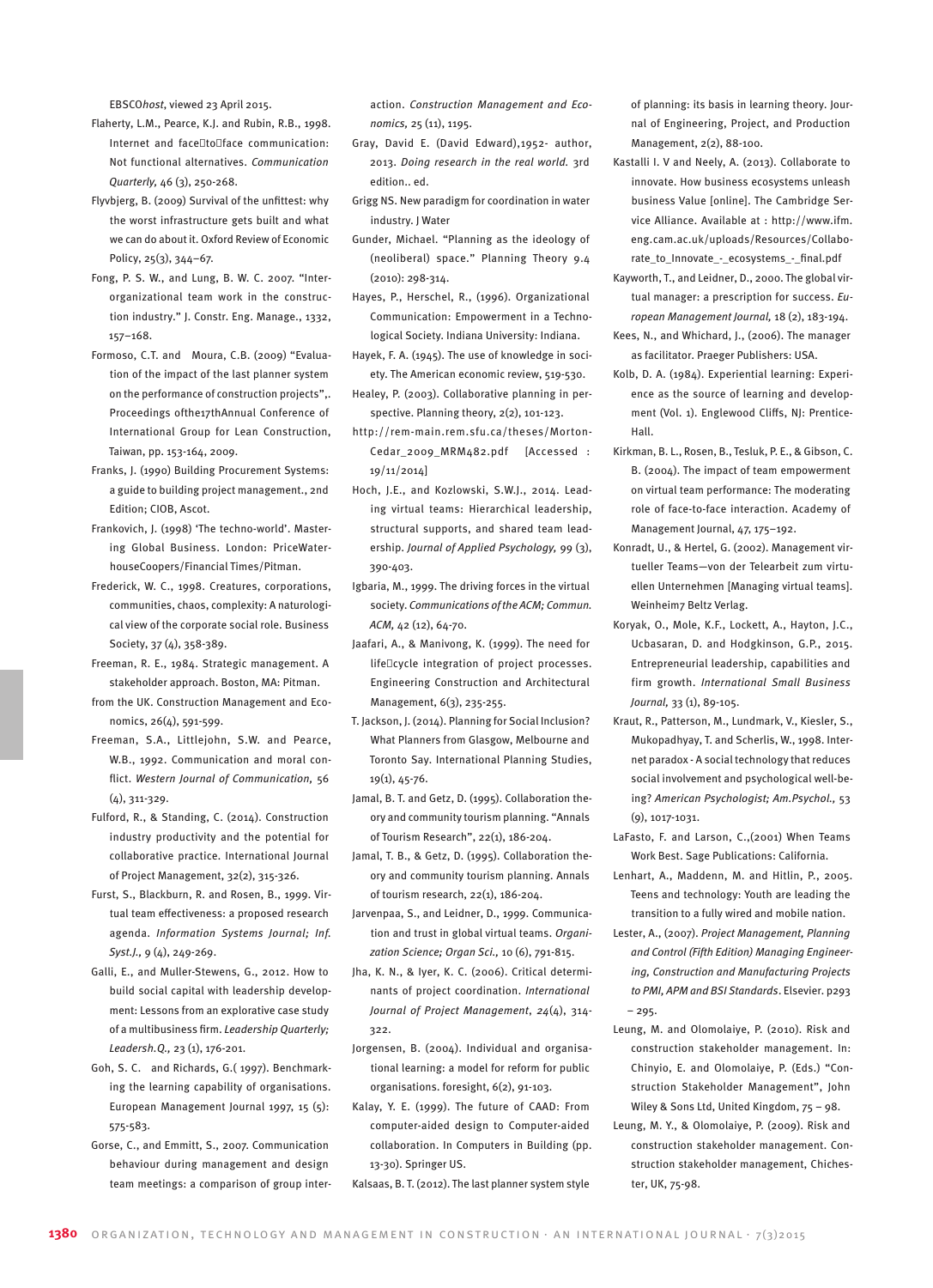Lipnack J, Stamps J. (2000) Virtual teams. 2nd ed. New York: Wiley.

- Liu, Y. (2009), Critical Factors for Managing Project Team Communication at the construction stage. PhD Thesis. www.lib.polyu.edu.hk ISBN: 9781109493122
- Lonngren, H.-M., Rosenkranz, C. & Kolbe, H. (2010) Aggregated construction supply chains: success factors in implementation of strategic partnerships. Supply Chain Management: An International Journal, 15, 404 – 411.
- Malone, T. W., & Crowston, K. (1994). The interdisciplinary study of coordination. *ACM Computing Surveys (CSUR)*, *26*(1), 87-119.
- Manowong, E and Ogunlana, S (2010) Strategies and tactics for managing construction stakeholders. In: E. Chinyio and P. Olomolaiye, (eds.) "Construction Stakeholder Management". Chichester: Wiley- Blackwell.
- Mattessich, P. W., & Monsey, B. R. (1992). Collaboration: what makes it work. A review of research literature on factors influencing successful collaboration. Amherst H. Wilder Foundation, 919 Lafond, St. Paul, MN 55104.
- Mattessich, P. W., & Monsey, B. R. (1992). Collaboration: what makes it work. A review of research literature on factors influencing successful collaboration. Amherst H. Wilder Foundation, 919 Lafond, St. Paul, MN 55104.
- Maznevski, M., and Chudoba, K., 2000. Bridging space over time: Global virtual team dynamics and effectiveness. *Organization Science; Organ Sci.,* 11 (5), 473-492.
- McGraw Hill Construction Smart Market Report, (2013). Lean Construction: Leveraging Collaboration and Advanced Practice to increase Project Efficiency[Online]. Available at: http:// bradleybim.com/2013/11/24/download-mcgrawhill-lean-construction-bim-report-2013/
- Mohamed, M., Stankosky, M. and Murray, A., 2006. Knowledge management and information technology: can they work in perfect harmony? *Journal of Knowledge Management,* 10 (3), 103-116.
- Morton, C.A.J, (2009). Evaluating collaborative planning: A case study of the morice land and resource management plan[ online]. Master research project thesis subject to Simon Fraser University. Available at :http://www. silverhillinstitute.ca/pdf/cedar\_morton\_final\_paper.pdf
- Mossman, A (2014) Last Planner: collaborative conversations for predictable design and construction [online]. Available at: http://www. academia.edu/1267793/Last\_Planner\_collaborative\_conversations\_for\_predictable\_ design\_and\_construction\_delivery
- Naoum, S.G.(., 2013. *Dissertation research & writing for construction students electronic resource].* 3rd ed.. ed. London: London : Routledge.
- Newcombe, R., Langford, D., and Fellows, R., (1990). Construction Management 1-Organisation Systems. Mitchell Publishing Company Ltd: London.
- Newcombe, R. (2003). From client to project stakeholders: a stakeholder mapping approach. Construction Management and Economics, 21(8), 841-848.
- Notari, M., Baumgartner, A. and Herzog, W., 2014. Social skills as predictors of communication, performance and quality of collaboration in project-based learning. *Journal of Computer Assisted Learning,* 30 (2), 132-147.
- O'Brien, W, Fischer, M, & Jucker, J 1995, 'An economic view of project coordination', *Construction Management & Economics*, 13, 5, p. 393, Business Source Complete, EBSCO*host*, viewed 24 September 2014.
- O'brien, W. J., Fischer, M. A., & Jucker, J. V. (1995). An economic view of project coordination. *Construction Management and Economics*, *13*(5), 393-400.
- Olander, S. (2007). Stakeholder impact analysis in construction project management. Construction Management and Economics, 25(3), 277-287.
- Olesen, K., and Myers, M.D., 1999. Trying to improve communication and collaboration with information technology; An action research project which failed. *Information Technology & People,* 12 (4), 317-332.
- Oliva, C.A. & Granja, A.D. 2013, 'An Investigation Into Collaborative Practices in Social Housing Projects as a Precondition for Target Value Design Adoption' In:, Formoso, C.T. & Tzortzopoulos, P., 21th Annual Conference of the International Group for Lean Construction. Fortaleza, Brazil, 31-2 Aug 2013. pp 429-437
- Parker, C., 2000. Performance measurement. *Work Study,* 49 (2), 63-66.
- Parker, H. W. (1980) Communication: key to productive construction. Issues in Engineering, ASCE, 106 (EI3): 173-180.
- Peters, L.M., and Manz, C.C., 2007. Identifying antecedents of virtual team collaboration. *Team Performance Management,* 13 (3), 117-129.
- Petru L. Curseu, René Schalk, Inge Wessel, (2008) "How do virtual teams process information? A literature review and implications for management", Journal of Managerial Psychology, Vol. 23 Iss: 6, pp.628 – 652.
- Pierce, T., 2009. Social anxiety and technology: Face-to-face communication versus techno-

logical communication among teens. *Computers in Human Behavior,* 25 (6), 1367-1372.

- Pulakos, Elaine D., Rose A. Mueller-Hanson, and Johnathan K. Nelson. "Adaptive Performance and Trainability as Criteria in Selection Research." Oxford Handbooks Online. 2012-11-21. Oxford University Press. Date of access 10 Mar. 2015, <http://www. oxfordhandbooks.com/view/10.1093/oxfordhb/9780199732579.001.0001/oxfordhb-9780199732579-e-26>.
- Rahman, M. M., & Kumaraswamy, M. M. (2005). Relational selection for collaborative working arrangements. Journal of Construction Engineering and Management, 131(10), 1087-1098. Resource Plan Manage, ASCE 1993;119(5):572–87.
- Reichard, R., and Johnson, S., 2011. Leader selfdevelopment as organizational strategy. *Leadership Quarterly; Leadersh.Q.,* 22 (1), 33-42.
- Ruiz-Mercader, J., Meroño-Cerdan, A.L. and Sabater-Sánchez, R., 2006. Information technology and learning: Their relationship and impact on organisational performance in small businesses. *International Journal of Information Management,* 26 (1), 16-29.
- Sahay, B. S. (2003). Understanding trust in supply chain relationships. Industrial Management & Data Systems, 103(8), 553-563.
- Samudio, M.; Alves, T.C.L.; Chambers, D. (2011). "Employing the principle of "going and seeing" to construction." Lean Construction Journal IGLC Special Issue 2011, pp 41-53. Available at www.leanconstructionjournal.org.
- Schrage, M. (1990), Shared Minds: The New Technologies of Collaboration, Random House, New York, NY.
- Scott, M. (2006). Wembley costs soar towards £1bn. [Online]. The Guardian Newspaper 24/11/2006. Available : http://www.theguardian.com/football/2006/feb/24/newsstory.sport2
- Seifert, C., and Yukl, G., 2010. Effects of repeated multi-source feedback on the influence behaviour and effectiveness of managers: A field experiment. *Leadership Quarterly; Leadersh.Q.,* 21 (5), 856-866.
- Sexton, M. and Barrett, P. (2004), "The role of technology transfer in innovation within small construction firms", Engineering, Construction and Architectural Management, Vol. 11 No. 5, pp. 342‐8.
- Shannon, Claude E. & Warren Weaver (1949): *A Mathematical Model of Communication.* Urbana, IL: University of Illinois Press.
- Shelbourn, M, Sheriff, A., Bouchlagham, D., El-Hamalawa and Yeomans, S., (2012). Collaboration Key concepts. In Bouchlaghem, Collab-